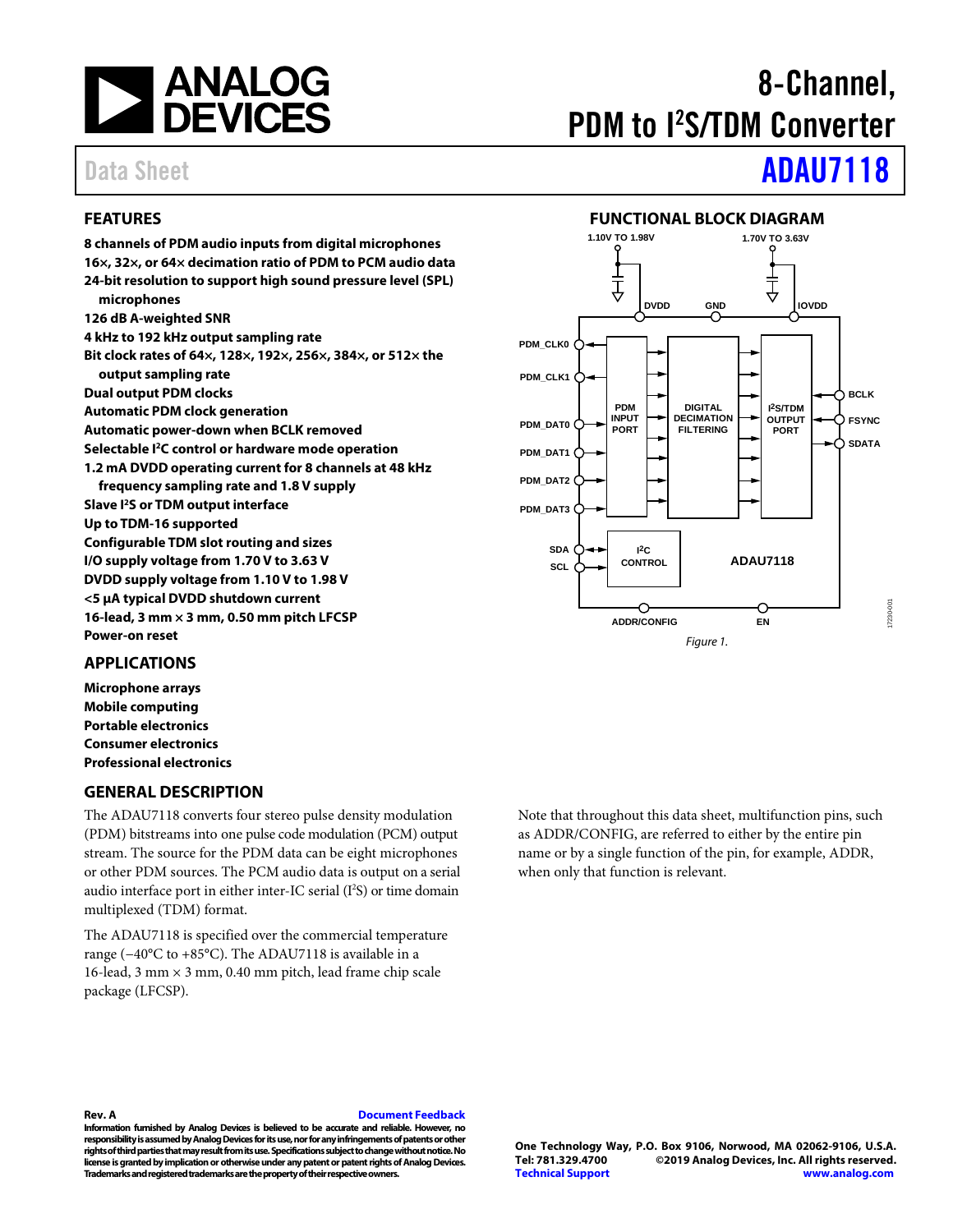## [ADAU7118](https://www.analog.com/ADAU7118?doc=ADAU7118.pdf) Data Sheet

## TABLE OF CONTENTS

### <span id="page-1-0"></span>**REVISION HISTORY**

| 8/2019-Rev. 0 to Rev. A |  |
|-------------------------|--|
|                         |  |
|                         |  |

**5/2019—Revision 0: Initial Version**

| Channel Pair and Clock Enables Register 22                  |  |
|-------------------------------------------------------------|--|
| Decimation Ratio and PDM Clock Mapping Controls             |  |
|                                                             |  |
|                                                             |  |
|                                                             |  |
| Serial Port Routing and Drive Enable Channel 0 Register  26 |  |
| Serial Port Routing and Drive Enable Channel 1 Register 27  |  |
| Serial Port Routing and Drive Enable Channel 2 Register 28  |  |
| Serial Port Routing and Drive Enable Channel 3 Register 29  |  |
| Serial Port Routing and Drive Enable Channel 4 Register 30  |  |
| Serial Port Routing and Drive Enable Channel 5 Register 31  |  |
| Serial Port Routing and Drive Enable Channel 6 Register 32  |  |
| Serial Port Routing and Drive Enable Channel 7 Register 33  |  |
| Output Pad Drive Strength Controls Register 34              |  |
|                                                             |  |
|                                                             |  |
|                                                             |  |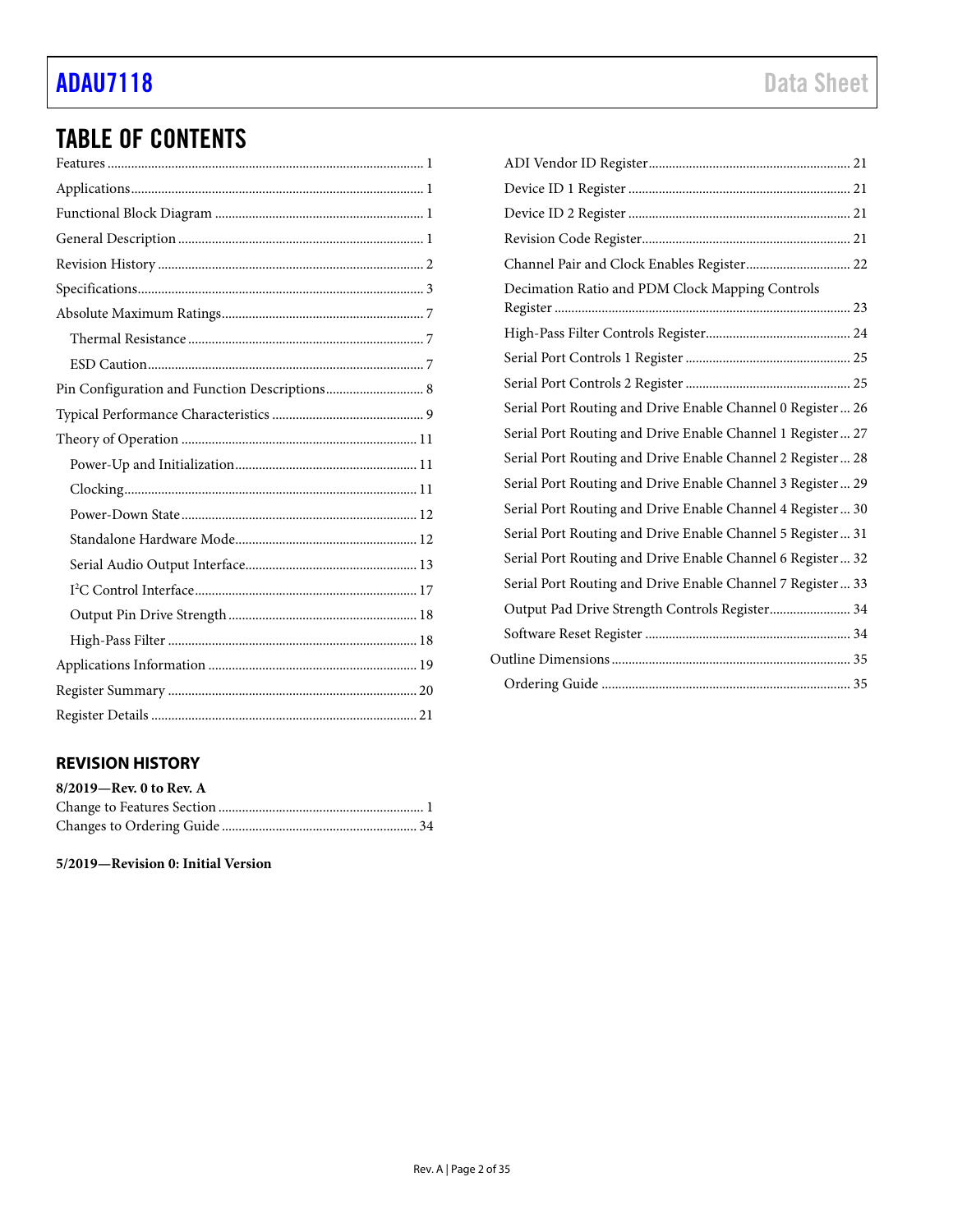### <span id="page-2-0"></span>**SPECIFICATIONS**

DVDD = 1.10 V to 1.98 V, IOVDD = 1.70 V to 3.63 V,  $T_A = 25^{\circ}$ C, and pins set to low drive setting, unless otherwise noted. **Table 1.** 

<span id="page-2-1"></span>

| 1 avit 1.                              |               |                    |                              | Unit         | <b>Test Conditions/Comments</b>                                                                |
|----------------------------------------|---------------|--------------------|------------------------------|--------------|------------------------------------------------------------------------------------------------|
| Parameter                              | Min           | <b>Typ</b>         | <b>Max</b>                   |              |                                                                                                |
| <b>DIGITAL INPUT</b>                   |               |                    |                              |              |                                                                                                |
| Input Voltage                          |               |                    |                              |              |                                                                                                |
| High Level (VIH)                       | $0.7 \times$  |                    |                              | $\sf V$      |                                                                                                |
|                                        | <b>IOVDD</b>  |                    |                              |              |                                                                                                |
| Low Level $(VIL)$                      |               |                    | $0.3 \times$<br><b>IOVDD</b> | $\sf V$      |                                                                                                |
|                                        |               |                    |                              |              |                                                                                                |
| Input Leakage                          |               |                    |                              |              |                                                                                                |
| High Level (IH)                        |               |                    | 2.5                          | μA           | Digital input pins with pull-down resistor                                                     |
| Low Level (ILL) at 0 V                 |               |                    | $\mathbf{1}$                 | μA           | Digital input pins with pull-down resistor                                                     |
| Input Capacitance (C <sub>I</sub> )    |               | $\overline{2}$     |                              | pF           | Guaranteed by design                                                                           |
| <b>DIGITAL OUTPUT</b>                  |               |                    |                              |              |                                                                                                |
| Output Voltage                         |               |                    |                              |              |                                                                                                |
| High Level (VOH)                       | $0.85 \times$ |                    |                              | V            | Source current when output is high $(I_{OH}) = 1$ mA                                           |
|                                        | <b>IOVDD</b>  |                    |                              |              |                                                                                                |
| Low Level (V <sub>OL</sub> )           |               |                    | $0.1 \times$                 | V            | Source current when output is low $(I_{OL}) = 1$ mA                                            |
|                                        |               |                    | <b>IOVDD</b>                 |              |                                                                                                |
| Digital Output Pins,                   |               |                    |                              |              | Digital output pins drive low impedance PCB traces to a high<br>impedance digital input buffer |
| <b>Output Drive</b><br>$IOVDD = 1.8 V$ |               |                    |                              |              |                                                                                                |
| Nominal                                |               |                    |                              |              |                                                                                                |
| Drive Strength                         |               |                    |                              |              |                                                                                                |
| Setting                                |               |                    |                              |              |                                                                                                |
| 2.5 <sub>m</sub> A                     | 0.7           |                    |                              | mA           |                                                                                                |
| 5 <sub>m</sub> A                       | 1.4           |                    |                              | mA           |                                                                                                |
| 10 mA                                  | 2.8           |                    |                              | mA           |                                                                                                |
| $15 \text{ mA}$                        | 4.2           |                    |                              | mA           |                                                                                                |
| $IOVDD = 3.3 V$                        |               |                    |                              |              |                                                                                                |
| Nominal                                |               |                    |                              |              |                                                                                                |
| Drive Strength                         |               |                    |                              |              |                                                                                                |
| Setting                                |               |                    |                              |              |                                                                                                |
| 2.5 <sub>m</sub> A                     | 2.5           |                    |                              | mA           |                                                                                                |
| 5 <sub>m</sub> A                       | 5             |                    |                              | mA           |                                                                                                |
| 10 mA                                  | 10            |                    |                              | mA           |                                                                                                |
| 15 mA                                  | 15            |                    |                              | mA           |                                                                                                |
| PERFORMANCE                            |               |                    |                              |              |                                                                                                |
| <b>Dynamic Range</b>                   |               | 126                |                              | dB           | 20 Hz to 20 kHz, -60 dB input, A-weighted filter (rms), relative to                            |
|                                        |               |                    |                              |              | 0 dBFS output                                                                                  |
| Signal-to-Noise-Ratio                  |               | 126                |                              | ${\sf dB}$   | A-weighted filter, fifth-order input, relative to 0 dBFS output                                |
| (SNR)                                  |               |                    |                              |              |                                                                                                |
| <b>Decimation Ratio</b>                | $16\times$    | $64\times$         | $64\times$                   |              |                                                                                                |
| Frequency Response                     | $-0.1$        |                    | $+0.01$                      | dB           | DC to 0.45 $\times$ output sampling rate (f <sub>s</sub> )                                     |
| <b>Stop Band</b>                       |               | $0.566 \times f_s$ |                              | Hz           |                                                                                                |
| <b>Stop Band Attenuation</b>           | 75            |                    |                              | dB           |                                                                                                |
| <b>Group Delay</b>                     | 4.47          | 4.47               | 4.47                         | <b>FSYNC</b> | 0.02 $f_s$ input signal, 64 $\times$ decimation                                                |
|                                        |               |                    |                              | cycles       |                                                                                                |
|                                        | 5.02          | 5.02               | 5.02                         | <b>FSYNC</b> | 0.02 fs input signal, 32x decimation                                                           |
|                                        |               |                    |                              | cycles       |                                                                                                |
|                                        | 5.83          | 5.83               | 5.83                         | <b>FSYNC</b> | 0.02 fs input signal, 16x decimation                                                           |
|                                        |               |                    |                              | cycles       |                                                                                                |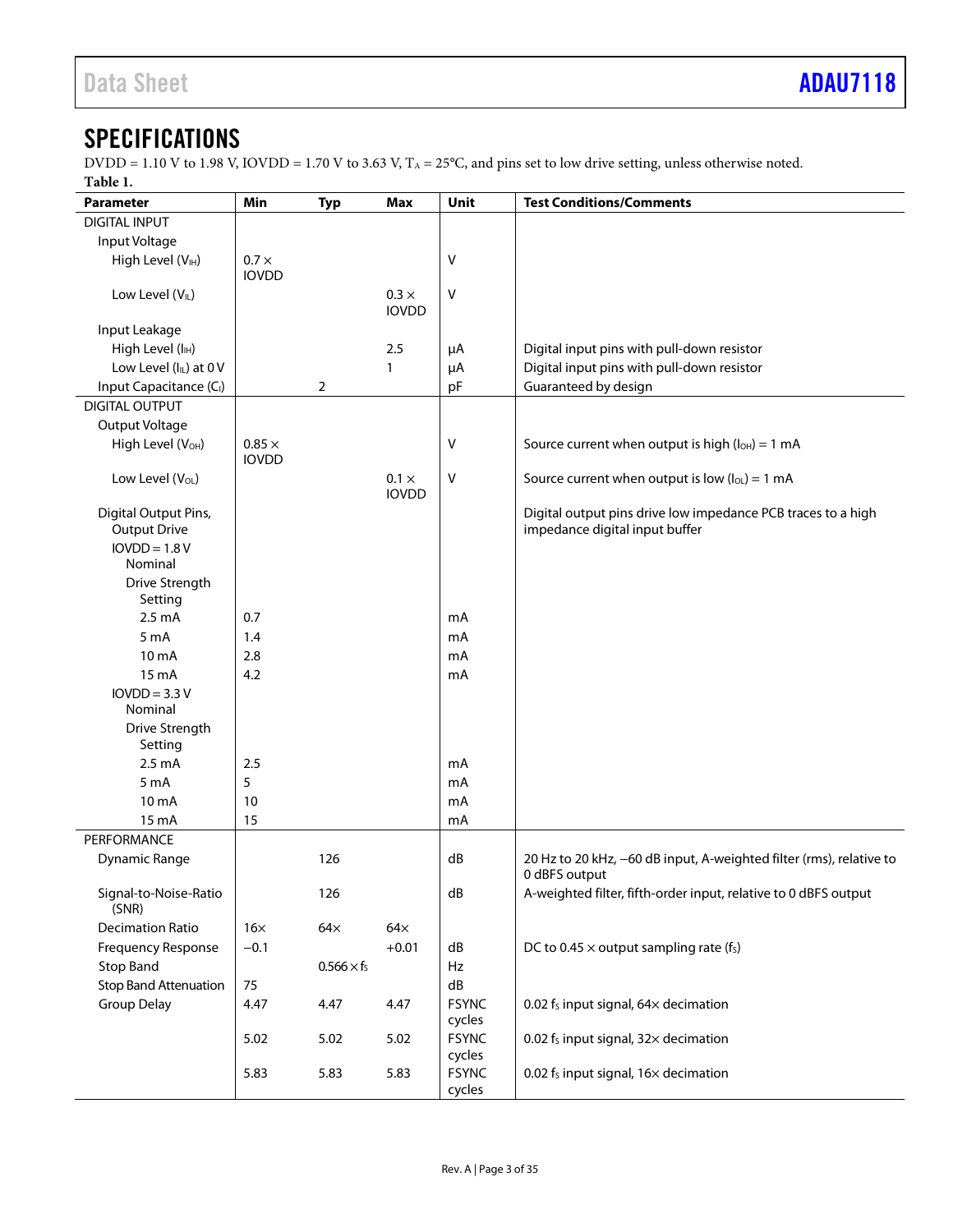## [ADAU7118](https://www.analog.com/ADAU7118?doc=ADAU7118.pdf) Data Sheet

|                                                  | Min     |            | Max    | <b>Unit</b>            | <b>Test Conditions/Comments</b>                                                                                                                          |
|--------------------------------------------------|---------|------------|--------|------------------------|----------------------------------------------------------------------------------------------------------------------------------------------------------|
| <b>Parameter</b>                                 |         | <b>Typ</b> |        |                        |                                                                                                                                                          |
| Gain                                             | 0       | 0          | 0      | dB                     | PDM to PCM                                                                                                                                               |
| Start-Up Time                                    | 63      | 64         | 64     | <b>FSYNC</b><br>cycles | After power-up reset and initialization code runs                                                                                                        |
| <b>Bit Resolution</b>                            |         | 24         |        | <b>Bits</b>            | Internal and output                                                                                                                                      |
| <b>Interchannel Phase</b>                        | 0       | 0          | 0      | Degrees                |                                                                                                                                                          |
| High-Pass Filter -3 dB                           | 0.23328 | 0.9312     | 242.4  | Hz                     | $f_s = 48$ kHz, cutoff frequency set using the HPF_FC bits located                                                                                       |
| Point                                            |         |            |        |                        | in the HPF_CONTROL register, typical value is default setting                                                                                            |
| <b>CLOCKING</b>                                  |         |            |        |                        |                                                                                                                                                          |
| <b>Output Sampling</b><br>Rate (f <sub>s</sub> ) | 4       | 48         | 192    | kHz                    | FSYNC pulse rate                                                                                                                                         |
| <b>Bit Clock Frequency</b><br>$(f_{BCLK})$       | 0.256   | 12.288     | 24.576 | MHz                    |                                                                                                                                                          |
| PDM_CLKx Frequency                               | 0.256   | 3.072      | 6.144  | MHz                    |                                                                                                                                                          |
| $(f_{PDM\_CLK})$                                 |         |            |        |                        |                                                                                                                                                          |
| <b>POWER</b>                                     |         |            |        |                        |                                                                                                                                                          |
| Supply Voltage                                   |         |            |        |                        |                                                                                                                                                          |
| Digital Voltage<br>(DVDD Pin)                    | 1.10    |            | 1.98   | V                      | Supply for digital circuitry                                                                                                                             |
| I/O Supply Voltage<br>(IOVDD Pin)                | 1.70    |            | 3.63   | ٧                      | Supply for input/output (I/O) circuitry, including pads and level<br>shifters                                                                            |
| <b>Supply Current</b>                            |         |            |        |                        |                                                                                                                                                          |
| I/O Current                                      |         |            |        |                        |                                                                                                                                                          |
| (IOVDD Pin)                                      |         |            |        |                        | Dependent on the clock rates and characteristics of external loads                                                                                       |
| <b>Operation State</b>                           |         | 2          |        | mA                     | IOVDD = 3.3 V, 48 kHz fs, TDM-8 format, all channels driven,<br>default drive strength, 25 pF capacitance, only one PDM_CLKx<br>pin used                 |
|                                                  |         | 0.86       |        | mA                     | $IOVDD = 1.8 V$ , 48 kHz f <sub>s</sub> , TDM-8 format, all channels driven,<br>default drive strength, 25 pF capacitance, only one PDM_CLKx<br>pin used |
| Shutdown                                         |         | 16         |        | μA                     | Power applied, frame and bit clocks applied, and then device                                                                                             |
| Current                                          |         |            |        |                        | placed into power-down state using the procedure in Table 10                                                                                             |
|                                                  |         | 3          |        | μA                     | Power applied, frame and bit clocks applied, and then device<br>placed into power-down state using the procedure in Table 9                              |
| <b>Digital Current</b><br>(DVDD Pin)             |         |            |        |                        |                                                                                                                                                          |
| <b>Operation State</b>                           |         | 1.4        |        | mA                     | Over all temperatures, full voltage range and silicon skews, 8<br>channels, 48 kHz fs                                                                    |
|                                                  |         | 1.2        |        | mA                     | DVDD = 1.8 V, 8 channels, 48 kHz $f_s$                                                                                                                   |
|                                                  |         | 0.8        |        | mA                     | $DVDD = 1.2 V$ , 8 channels, 48 kHz fs                                                                                                                   |
|                                                  |         | 0.7        |        | mA                     | $DVDD = 1.8 V$ , 4 channels, 48 kHz fs                                                                                                                   |
|                                                  |         | 0.4        |        | mA                     | DVDD = 1.2 V, 4 channels, 48 kHz $f_s$                                                                                                                   |
|                                                  |         | 0.4        |        | mA                     | DVDD = $1.8$ V, 8 channels, 16 kHz fs                                                                                                                    |
|                                                  |         | 0.27       |        | mA                     | DVDD = 1.2 V, 8 channels, 16 kHz $f_s$                                                                                                                   |
|                                                  |         |            |        |                        | $DVDD = 1.8 V$ , 4 channels, 16 kHz fs                                                                                                                   |
|                                                  |         | 0.22       |        | mA                     |                                                                                                                                                          |
|                                                  |         | 0.14       |        | mA                     | DVDD = 1.2 V, 4 channels, 16 kHz $f_s$                                                                                                                   |
| Shutdown<br>Current                              |         | 4          |        | μA                     | Power-down mode using either method in Table 9 or method in<br>Table 10                                                                                  |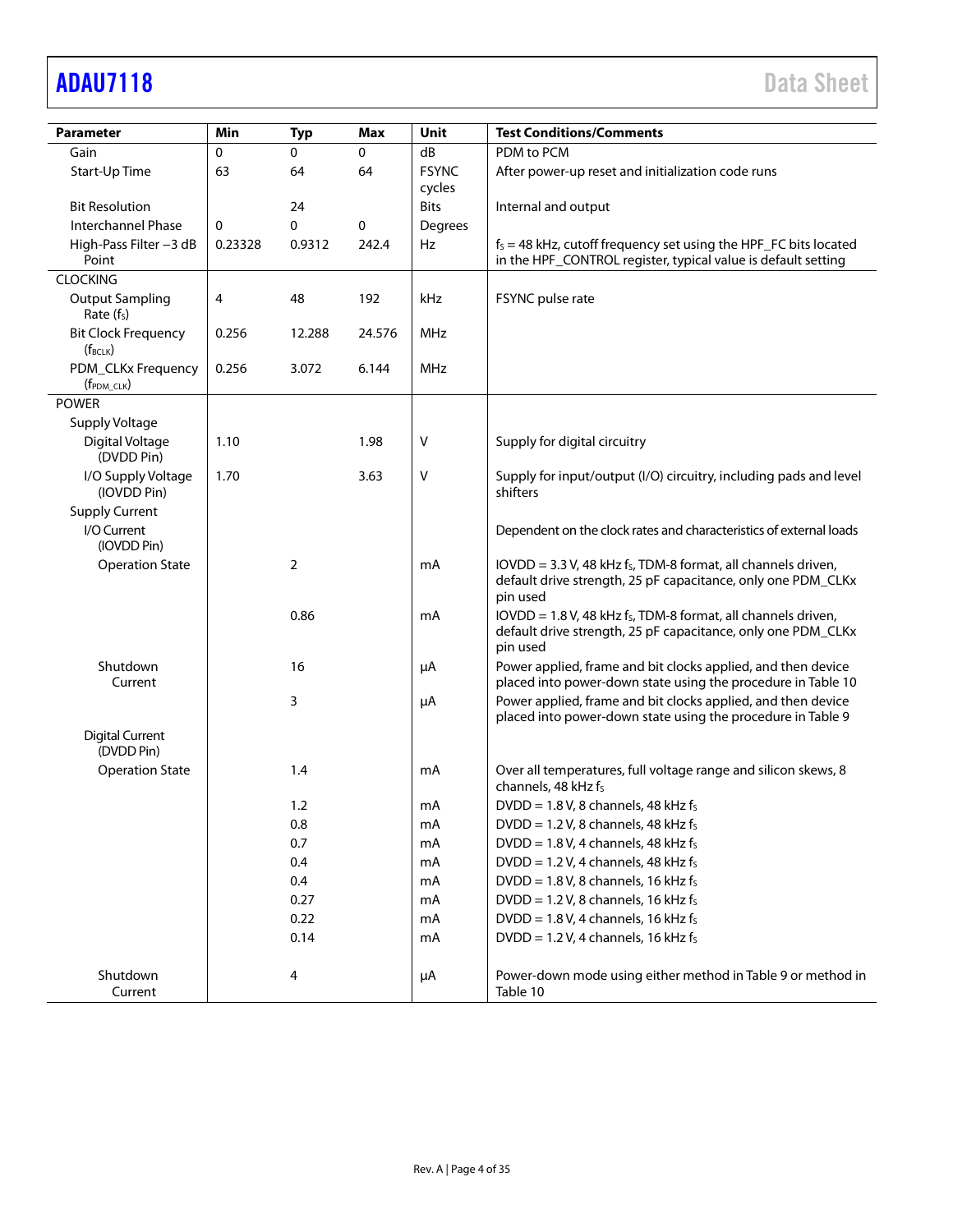### *Serial Ports*

T<sub>A</sub> = −40°C to +85°C, DVDD = 1.10 V to 1.98 V, and IOVDD = 1.70 V to 3.63 V, unless otherwise noted.

### **Table 2.**

| <b>Parameter</b>   | Min  | Max    | Unit       | <b>Description</b>                                                                                                                               |
|--------------------|------|--------|------------|--------------------------------------------------------------------------------------------------------------------------------------------------|
| <b>SERIAL PORT</b> |      |        |            |                                                                                                                                                  |
| f <sub>FSYNC</sub> |      | 192    | kHz        | <b>FSYNC frequency, 1/t</b> <sub>FSYNC</sub>                                                                                                     |
| t <sub>FSYNC</sub> | 5.21 |        | <b>LLS</b> | <b>FSYNC</b> period                                                                                                                              |
| $f_{BCLK}$         |      | 24.576 | <b>MHz</b> | BCLK frequency, sample rate ranging from 4 kHz to 192 kHz, 1/t <sub>BCLK</sub>                                                                   |
| t <sub>BCLK</sub>  | 40.7 |        | ns         | <b>BCLK</b> period                                                                                                                               |
| t <sub>BIL</sub>   | 18   |        | ns         | BCLK low pulse width, slave mode, BCLK frequency = 24.576 MHz, BCLK period = 40.6 ns                                                             |
| t <sub>BIH</sub>   | 18   |        | ns         | BCLK high pulse width, slave mode, BCLK frequency = 24.576 MHz, BCLK period = 40.6 ns                                                            |
| $t_{LIS}$          | 10   |        | ns         | FSYNC setup to BCLK input rising edge, slave mode, FSYNC frequency = 192 kHz                                                                     |
| tuh                | 10   |        | ns         | FSYNC hold from BCLK input rising edge, slave mode, FSYNC frequency = 192 kHz                                                                    |
| tsop               |      | 20.63  | ns         | SDATA delay from BCLK output falling edge, 25 pf load over entire range of IOVDD, all<br>temperatures and skews, default drive strength of 10 mA |
|                    |      | 11.71  | ns         | IOVDD = $3.3$ V $\pm$ 10%, drive strength set to 0b00, with 25 pf load                                                                           |
|                    |      | 10.37  | ns         | $IOVDD = 3.3 V ± 10%$ , drive strength set to 0b01, with 25 pf load                                                                              |
|                    |      | 9.03   | ns         | IOVDD = $3.3$ V $\pm$ 10%, drive strength set to 0b10, with 25 pf load                                                                           |
|                    |      | 8.72   | ns         | $IOVDD = 3.3 V ± 10%$ , drive strength set to 0b11, with 25 pf load                                                                              |
|                    |      | 31.02  | ns         | $IOVDD = 1.7 V$ to 1.89 V, drive strength set to 0b00, with 25 pf load                                                                           |
|                    |      | 25.83  | ns         | $IOVDD = 1.7 V$ to 1.89 V, drive strength set to 0b01, with 25 pf load                                                                           |
|                    |      | 20.63  | ns         | IOVDD = 1.7 V to 1.89 V, drive strength set to 0b10, with 25 pf load                                                                             |
|                    |      | 20.33  | ns         | $IOVDD = 1.7 V$ to 1.89 V, drive strength set to 0b11, with 25 pf load                                                                           |



*Figure 2. Serial Port Timing Specifications*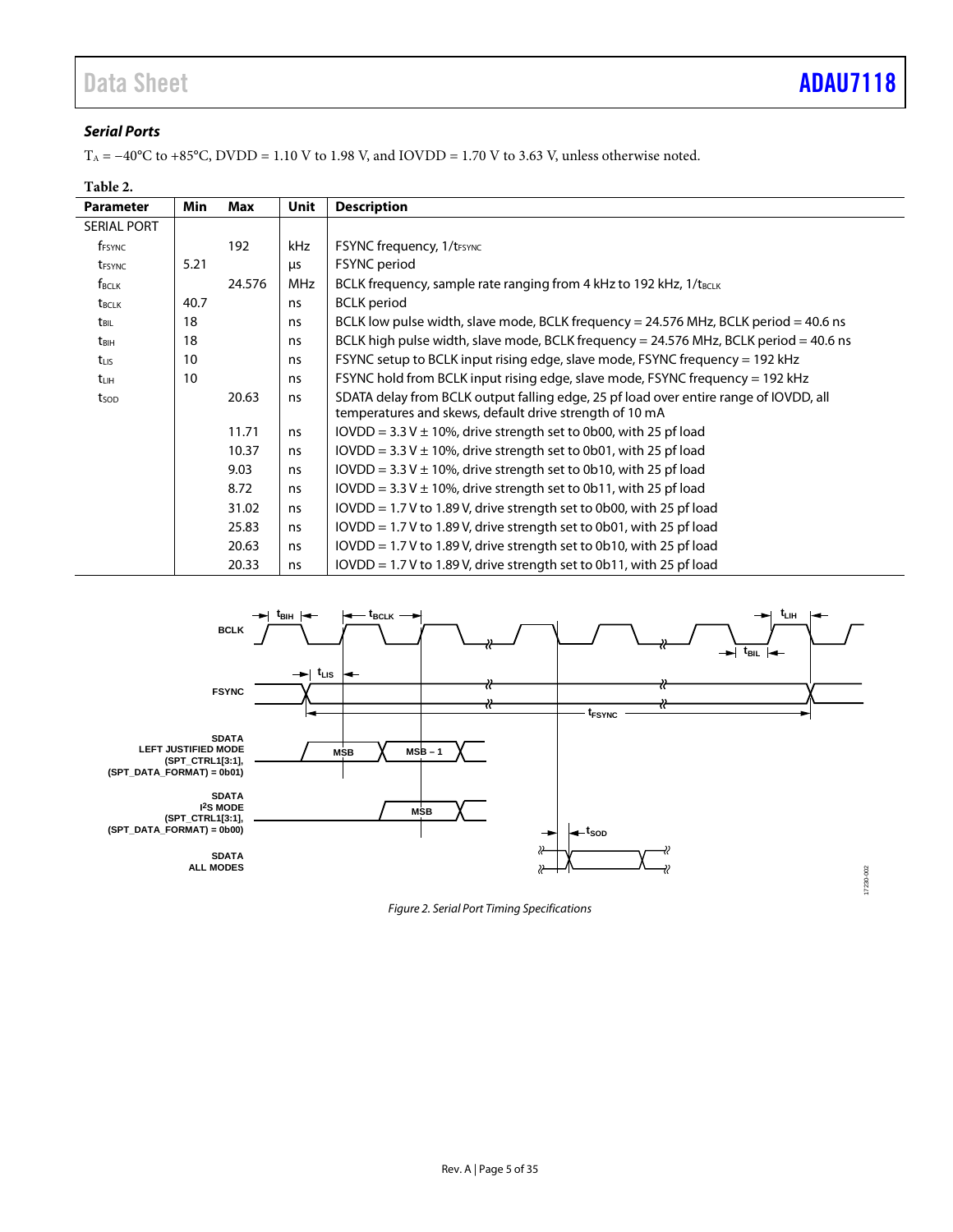## **[ADAU7118](https://www.analog.com/ADAU7118?doc=ADAU7118.pdf)** Data Sheet

### *I 2 C Interface—Slave*

T<sub>A</sub> = −40°C to +85°C, DVDD = 1.10 V to 1.98 V, and IOVDD = 1.70 V to 3.63 V, unless otherwise noted.

| Table 3.                  |            |      |             |                                               |  |
|---------------------------|------------|------|-------------|-----------------------------------------------|--|
| <b>Parameter</b>          | <b>Min</b> | Max  | <b>Unit</b> | <b>Description</b>                            |  |
| <sup>2</sup> C SLAVE PORT |            |      |             |                                               |  |
| $f_{\text{SCL}}$          |            | 1000 | <b>kHz</b>  | SCL clock frequency, not shown in Figure 3    |  |
| tsclh                     | 0.26       |      | μs          | SCL pulse width high                          |  |
| t <sub>scll</sub>         | 0.5        |      | μs          | SCL pulse width low                           |  |
| tscs                      | 0.26       |      | μs          | Start and repeated start condition setup time |  |
| tsch                      | 0.26       |      | μs          | Start condition hold time                     |  |
| t <sub>DS</sub>           | 50         |      | ns          | Data setup time                               |  |
| t <sub>DH</sub>           |            | 0.45 | μs          | Data hold time                                |  |
| tsclr                     |            | 120  | ns          | SCL rise time                                 |  |
| tsclf                     |            | 120  | ns          | SCL fall time                                 |  |
| tsdr                      |            | 120  | ns          | SDA rise time                                 |  |
| tsdf                      |            | 120  | ns          | SDA fall time                                 |  |
| t <sub>BFT</sub>          | 0.5        |      | μs          | Bus-free time between stop and start          |  |
| tsusto                    | 0.26       |      | μs          | Stop condition setup time                     |  |



*Figure 3. I2 C Slave Port Timing Specifications*

### <span id="page-5-0"></span>*PDM Inputs*

T<sub>A</sub> = −40°C to +85°C, DVDD = 1.10 V to 1.98 V, IOVDD = 1.70 V to 3.63 V, and PDM data is latched on both edges of the clock (see [Figure 4\)](#page-5-1), unless otherwise noted.

### **Table 4.**

<span id="page-5-1"></span>

| Parameter           | <b>TMIN</b> | Смах | Unit | Description     |
|---------------------|-------------|------|------|-----------------|
| Timing Requirements |             |      |      |                 |
| tsetup              | ۰Q          |      | ns   | Data setup time |
| thold               |             |      | ns   | Data hold time  |

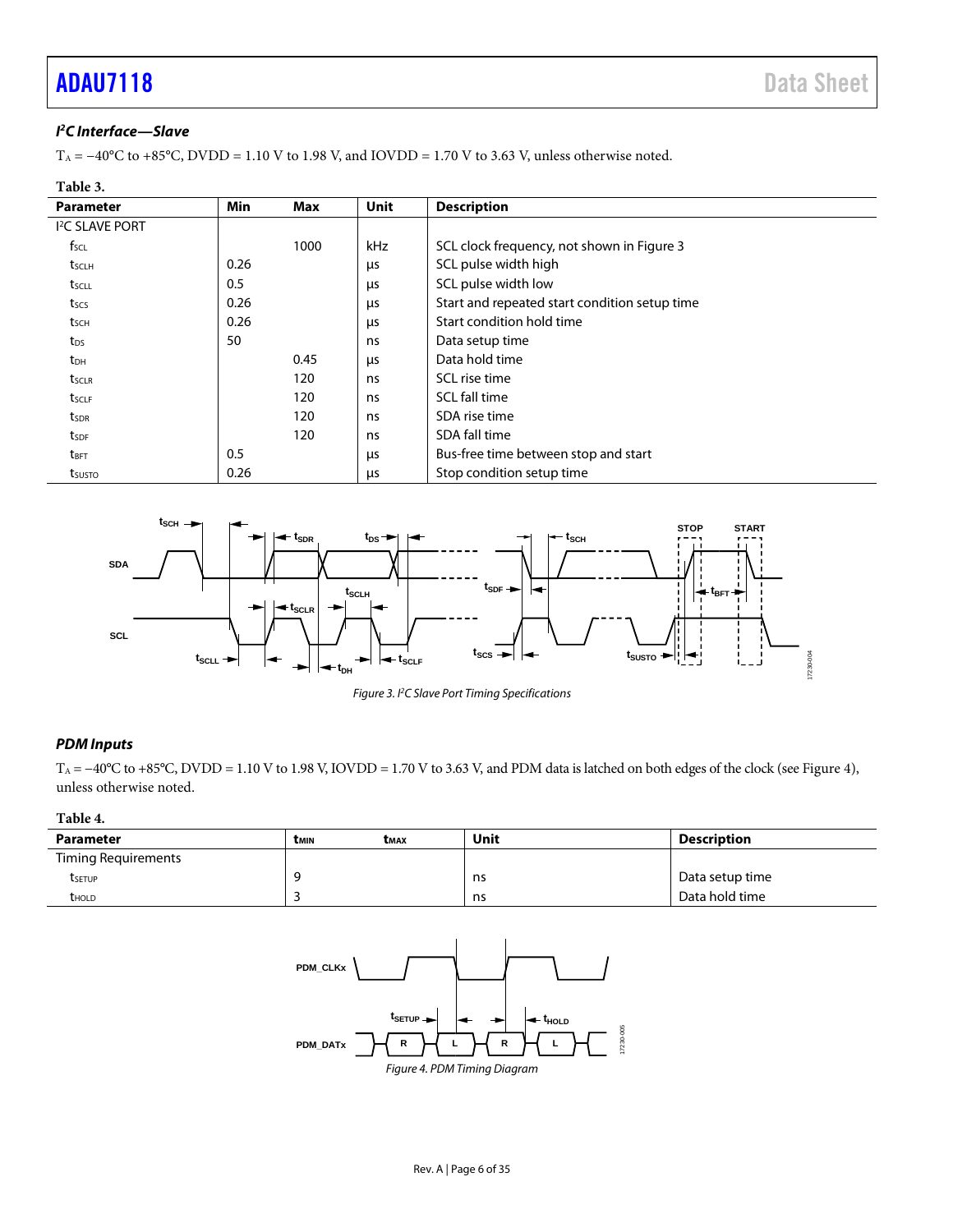### <span id="page-6-0"></span>ABSOLUTE MAXIMUM RATINGS

### **Table 5.**

| <b>Parameter</b>                                      | Rating                               |
|-------------------------------------------------------|--------------------------------------|
| DVDD to Ground                                        | 1.98 V                               |
| <b>IOVDD</b> to Ground                                | 3.63V                                |
| Digital Inputs                                        | $GND - 0.3 V$ to<br>$IOVDD + 0.3 V$  |
| <b>Maximum Operating Ambient Temperature</b><br>Range | $-40^{\circ}$ C to $+85^{\circ}$ C   |
| Junction Temperature Range                            | $-65^{\circ}$ C to +165 $^{\circ}$ C |
| Storage Temperature Range                             | $-65^{\circ}$ C to +150 $^{\circ}$ C |
| Soldering (60 sec)                                    | $300^{\circ}$ C                      |
| Electrostatic Discharge (ESD) Susceptibility          | 4.5 kV                               |

Stresses at or above those listed under Absolute Maximum

Ratings may cause permanent damage to the product. This is a stress rating only; functional operation of the product at these or any other conditions above those indicated in the operational section of this specification is not implied. Operation beyond the maximum operating conditions for extended periods may affect product reliability.

### <span id="page-6-1"></span>**THERMAL RESISTANCE**

Thermal performance is directly linked to printed circuit board (PCB) design and operating environment. Careful attention to PCB thermal design is required.

### **Table 6. Thermal Resistance**

| Package Type          | Λ<br>OJA | است ک<br>טע. | Jnit |
|-----------------------|----------|--------------|------|
| `D <sub>-</sub> 16-77 | ، ب      | . .          |      |

<sup>1</sup> Thermal impedance simulated values are based on a JEDEC 1S0P thermal test board. See JEDEC JESD-51.

2 Thermal impedance simulated values are based on a JEDEC 2S2P thermal test board with four thermal vias. See JEDEC JESD-51.

### <span id="page-6-2"></span>**ESD CAUTION**



ESD (electrostatic discharge) sensitive device. Charged devices and circuit boards can discharge without detection. Although this product features patented or proprietary protection circuitry, damage may occur on devices subjected to high energy ESD. Therefore, proper ESD precautions should be taken to avoid performance degradation or loss of functionality.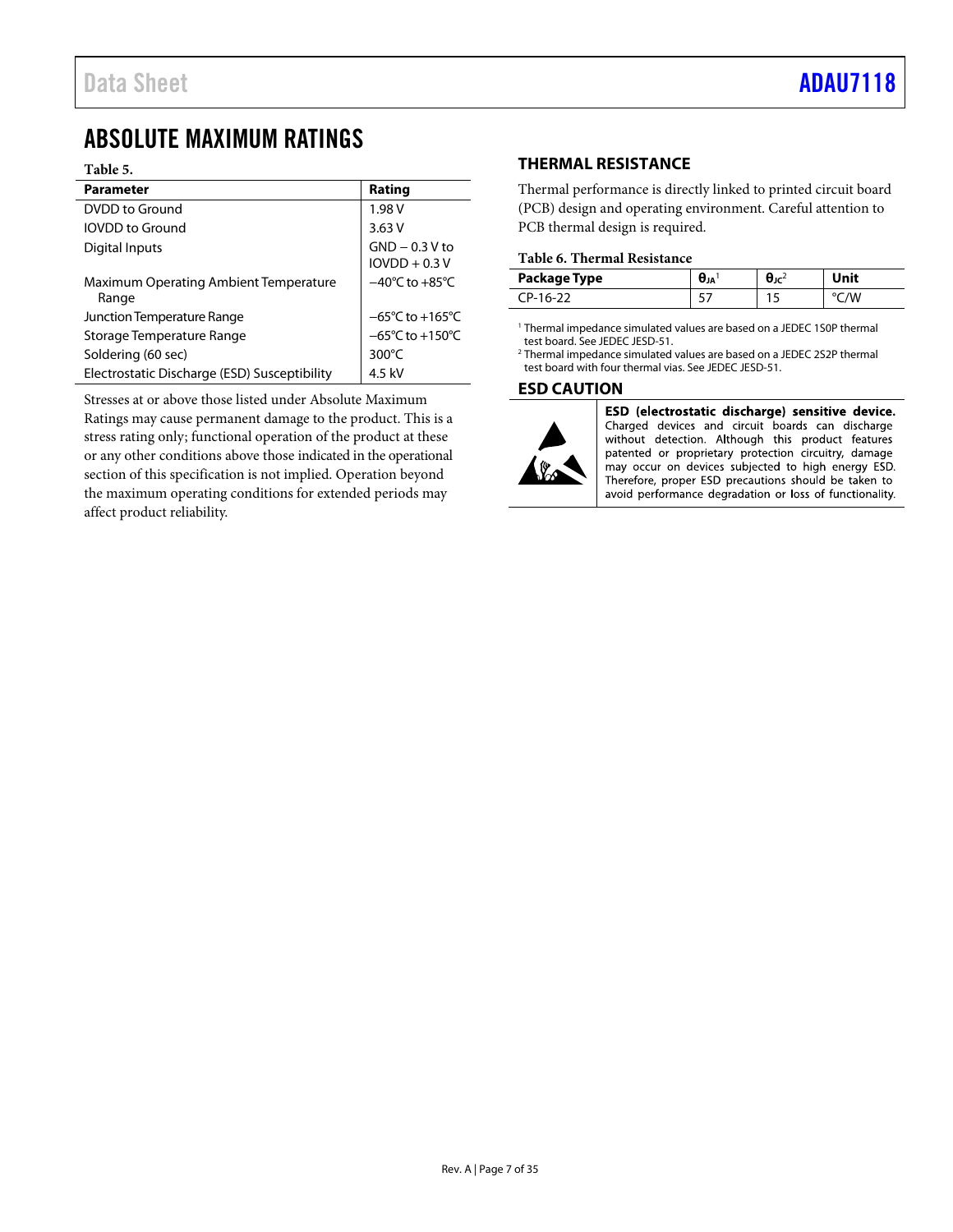### <span id="page-7-0"></span>PIN CONFIGURATION AND FUNCTION DESCRIPTIONS



*Figure 5. Pin Configuration*

#### **Table 7. Pin Function Descriptions**

| Pin No. | <b>Mnemonic</b> | <b>Description</b>                                                                                                                                                                                                                |
|---------|-----------------|-----------------------------------------------------------------------------------------------------------------------------------------------------------------------------------------------------------------------------------|
|         | PDM CLK0        | PDM Output Clock 0.                                                                                                                                                                                                               |
| 2       | PDM DAT0        | PDM Input Data 0.                                                                                                                                                                                                                 |
| 3       | PDM DAT1        | PDM Input Data 1.                                                                                                                                                                                                                 |
| 4       | PDM_CLK1        | PDM Output Clock 1.                                                                                                                                                                                                               |
| 5       | PDM_DAT2        | PDM Input Data 2.                                                                                                                                                                                                                 |
| 6       | PDM DAT3        | PDM Input Data 3.                                                                                                                                                                                                                 |
|         | SCL             | I <sup>2</sup> C Serial Clock Input.                                                                                                                                                                                              |
| 8       | <b>SDA</b>      | I <sup>2</sup> CData.                                                                                                                                                                                                             |
| 9       | <b>FSYNC</b>    | 1 <sup>2</sup> S/TDM Frame Sync or Left/Right Clock.                                                                                                                                                                              |
| 10      | <b>BCLK</b>     | 1 <sup>2</sup> S/TDM Bit Clock.                                                                                                                                                                                                   |
| 11      | <b>SDATA</b>    | I <sup>2</sup> S/TDM Serial Data Output.                                                                                                                                                                                          |
| 12      | ADDR/CONFIG     | I <sup>2</sup> C Address or Standalone Configuration Selection.                                                                                                                                                                   |
| 13      | EN              | Chip Enable.                                                                                                                                                                                                                      |
|         |                 | Ground this pin to disable the device and put it in low power mode.                                                                                                                                                               |
|         |                 | Apply IOVDD to this pin to enable normal operation. All register settings are preserved when the device is<br>disabled. However, the bit clock counters, and the audio data resets, which is the same as performing a soft reset. |
| 14      | <b>DVDD</b>     | Internal Core Digital Power Supply.                                                                                                                                                                                               |
| 15      | <b>GND</b>      | Ground.                                                                                                                                                                                                                           |
| 16      | <b>IOVDD</b>    | Digital Input/Output Power Supply.                                                                                                                                                                                                |
| EP      | <b>EPAD</b>     | Exposed Pad. The exposed pad must be grounded by soldering it to a grounded copper pad of equivalent size<br>on the PCB. Thermal vias are not necessary.                                                                          |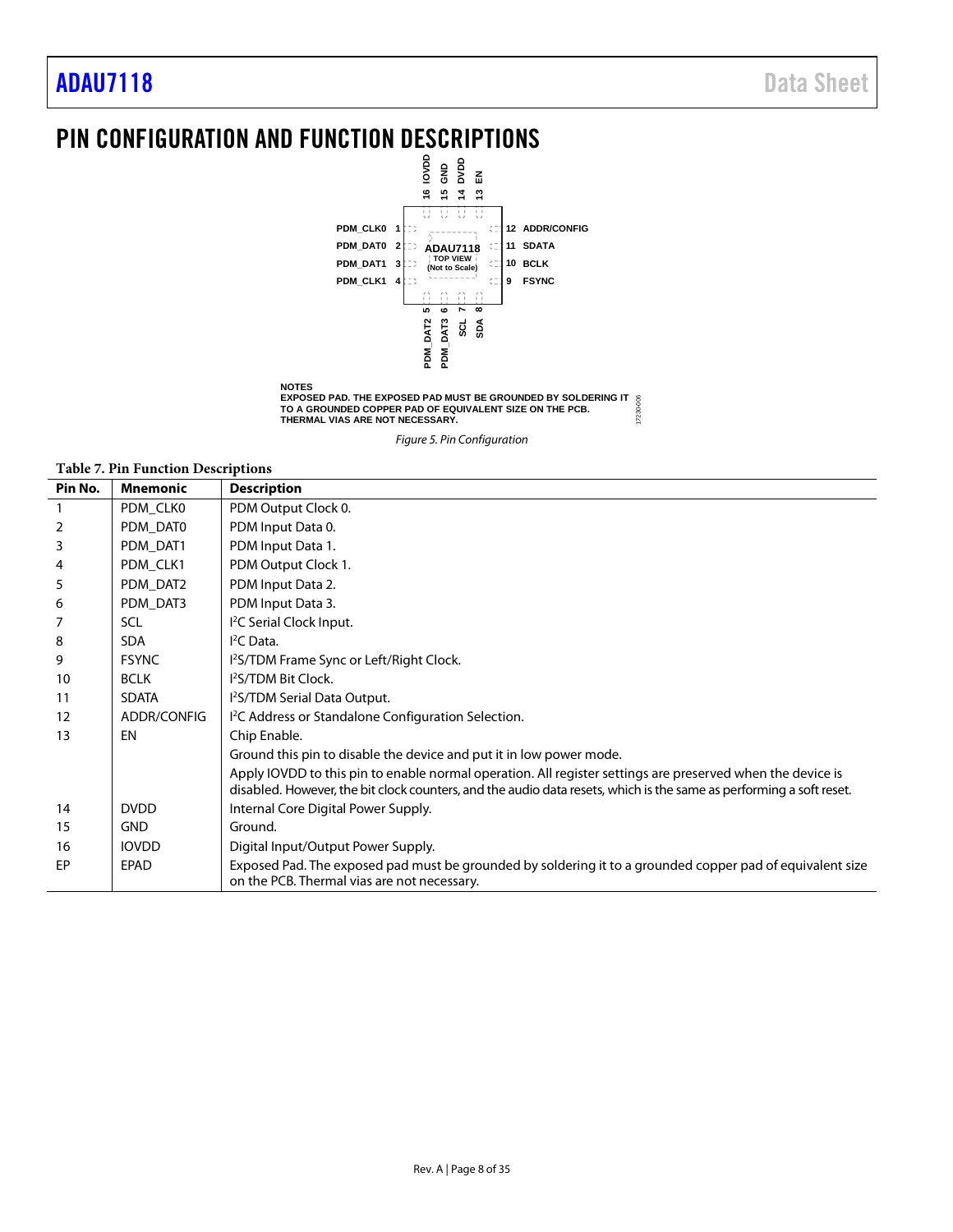### <span id="page-8-0"></span>TYPICAL PERFORMANCE CHARACTERISTICS



*Figure 6. FFT, fS = 48 kHz, −60 dBFS Input, 64× Decimation, Fifth Order*



*Figure 7. Relative Level vs. Frequency at −10 dBFS Normalized, 64× Decimation, f<sub>s</sub>* = 48 kHz



*Figure 8. Group Delay vs. Frequency, f<sub>S</sub> = 48 kHz, 64× Decimation* 



*Figure 9. Total Harmonic Distortion + Noise (THD + N) vs. Frequency at −10 dBFS Unweighted, fS = 48 kHz, 64× Decimation, Fifth Order*



*Figure 10. Magnitude vs. Frequency, 48 kHz Output, 64× Decimation* 



*Figure 11. THD + N Level vs. Measured Level, 1 kHz, Unweighted, 64× Decimation, Fifth Order, f<sub>S</sub>* = 48 kHz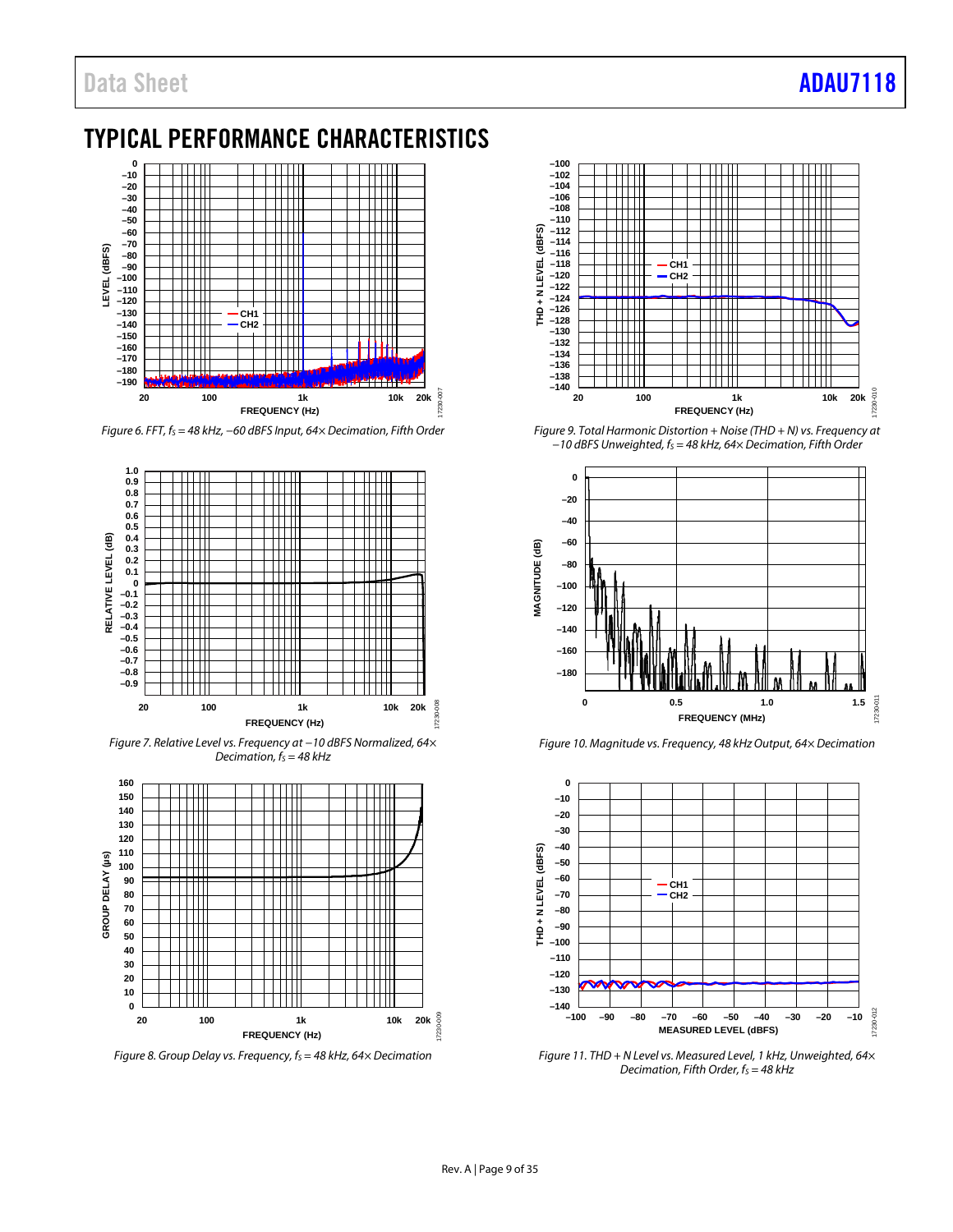### [ADAU7118](https://www.analog.com/ADAU7118?doc=ADAU7118.pdf) Data Sheet



*Figure 12. Magnitude vs. Frequency, 48 kHz Output, 32× Decimation*



*Figure 13. Relative Level vs. Frequency at −10 dBFS Normalized, 32× Decimation,*  $f_s = 48$  kHz



*Figure 14. Magnitude vs. Frequency, 48 kHz Output, 16× Decimation* 



*Figure 15. Relative Level vs. Frequency at −10 dBFS Normalized, 16× Decimation,*  $f_s = 48$  kHz



*Figure 16. Group Delay vs. Frequency, f<sub>S</sub> = 48 kHz, 32× Decimation* 



*Figure 17. Group Delay vs. Frequency, fs = 48 kHz, 16× Decimation*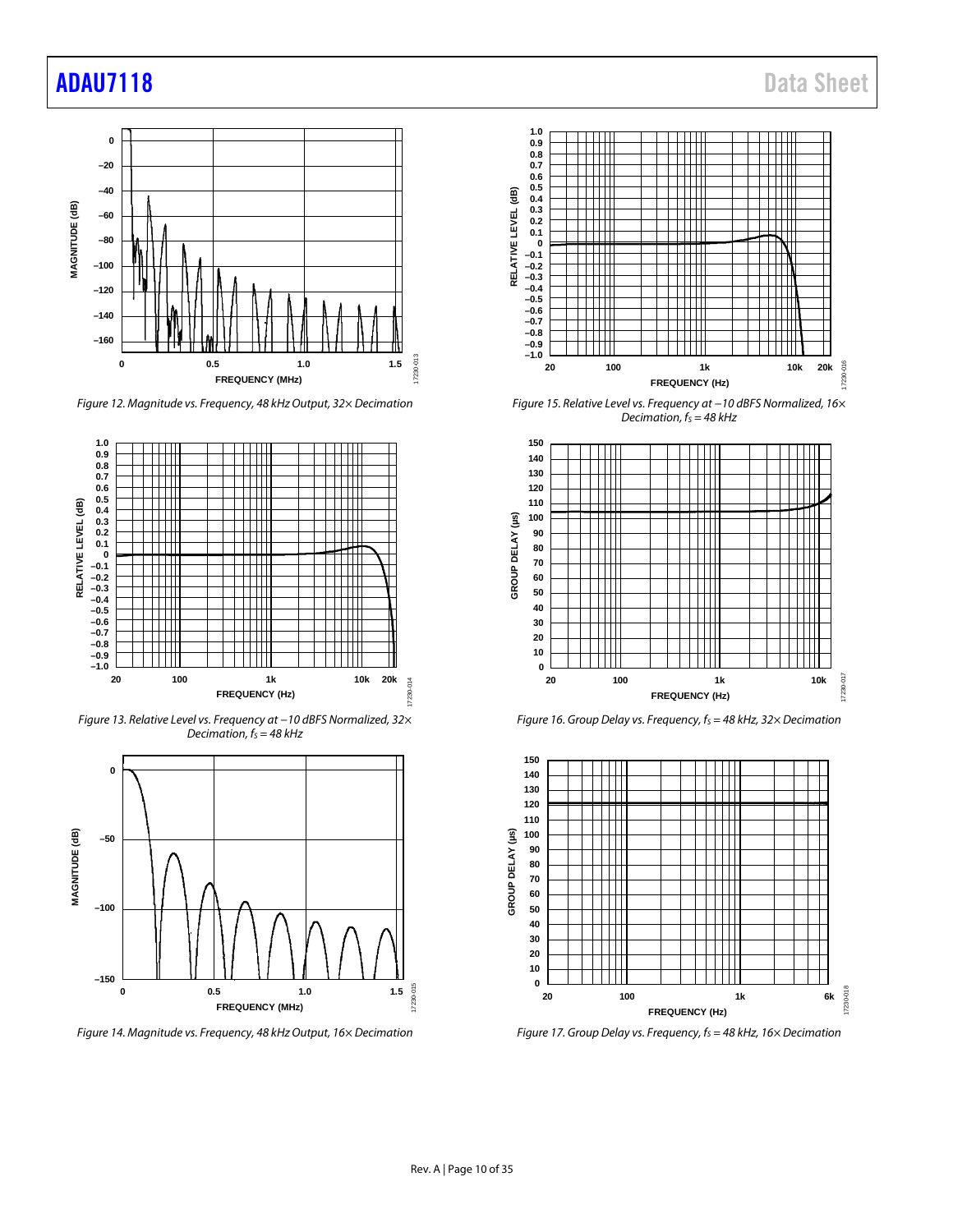### <span id="page-10-0"></span>THEORY OF OPERATION

The ADAU7118 provides up to 8 channels of decimation from a 1-bit PDM source to a 24-bit PCM audio. The downsampling ratio is typically  $64 \times f_s$ , with  $f_s$  being the PCM output sampling rate, but the downsampling ratio can also be set at 32  $\times$  f<sub>s</sub> or 16  $\times$ fs to facilitate higher output sampling rates. All channels decimate at the same ratio. The 24-bit downsampled PCM audio is output via standard I 2 S or TDM format.

The input sources for the ADAU7118 can be any device that has a slave PDM output, such as a digital microphone. The output pins of these microphones can connect directly to the input pins of the ADAU7118. There are two separate PDM\_CLKx outputs that are replications of the same signal to allow easier drive of multiple sources. Each PDM\_CLKx can be disabled individually.

The PDM\_DATx input pins are connected to the data output of the PDM sources. Internally, there are 8 channels, Channel 0 through Channel 7. The mapping of PDM\_DATx inputs to the internal channels is detailed in [Table 8.](#page-10-3)

<span id="page-10-3"></span>

|  |  | Table 8. PDM_DATx to Internal Channel Mapping |
|--|--|-----------------------------------------------|
|--|--|-----------------------------------------------|

|                  |                     | . .<br>ø                |
|------------------|---------------------|-------------------------|
| <b>Input Pin</b> | <b>PDM CLK Edge</b> | <b>Internal Channel</b> |
| PDM DAT0         | Falling             | 0                       |
| PDM DAT0         | Rising              |                         |
| PDM DAT1         | Falling             | $\overline{2}$          |
| PDM DAT1         | Rising              | 3                       |
| PDM DAT2         | Falling             | 4                       |
| PDM DAT2         | Rising              | 5                       |
| PDM DAT3         | Falling             | 6                       |
| PDM DAT3         | Rising              | 7                       |

Each internal channel pair associated with each PDM\_DATx pin can be disabled to save power if those channels are not used.

Each PDM data pin must be assigned to either the PDM\_CLK0 or PDM\_CLK1 clock sources, using the decimation ratio and PDM clock mapping controls register (DEC\_RATIO\_CLK\_MAP), to ensure compliance with timing specifications. The PDM\_CLKx assignment must be the actual PDM clock that is driving the PDM microphone. By default, PDM\_DAT0 and PDM\_DAT1 are mapped to PDM\_CLK0, and PDM\_DAT2 and PDM\_DAT3 are mapped to PDM\_CLK1. This mapping of the two clock sources to the four data input pins can be modified by the PDM\_DATx\_CLK\_MAP bits.

### <span id="page-10-1"></span>**POWER-UP AND INITIALIZATION**

The ADAU7118 requires two power supplies to function: the IOVDD and the DVDD. Both power supplies can be applied at the same time. If the power supplies are applied at different times, the IOVDD must be applied first and then the DVDD at any point after. There are no timing restrictions.

After the power supplies have stabilized, the device initializes and is ready to accept incoming  $I^2S$  clocks or  $I^2C$  commands based on the mode of operation.

After the initialization is complete, and I<sup>2</sup>S clocks are applied, it takes 16 full frame sync cycles to begin sending out PDM clocks. When the PDM clocks start, and after another 48 frame sync cycles, the PDM data shows up on the SDATA pin. These 64 frame sync cycles are listed in [Table 1.](#page-2-1)

The ADAU7118 can operate in two modes of operation: standalone hardware and I<sup>2</sup>C. See the [Standalone Hardware](#page-11-1) [Mode](#page-11-1) section or the I 2 [C Control Interface](#page-16-0) section for more details.

### <span id="page-10-2"></span>**CLOCKING**

After power is applied and the power-up initialization is complete, the device is ready to accept I 2 S clocks. At that point, it takes 16 full frame sync cycles for the device to fully initialize and start sending PDM clocks. If during normal operation the bit clock or frame sync is removed, the ADAU7118 PDM\_CLKx outputs stop immediately, and the ADAU7118 goes into a lower power state automatically. See th[e Power-Down](#page-11-0) State section for more details. When the clocks resume, the ADAU7118 relocks to the bit clock and the frame sync signals and adjusts the PDM\_CLKx outputs accordingly. The length of time before the PDM clock outputs resume is 4 frames  $\pm$  1 frame to lock to the incoming signal. If the format of the clock signals change, the ADAU7118 detects this change at the end of the frame and stops the PDM clock outputs. Then, the device reconfigures and resumes sending PDM clocks with no user intervention. Again, the length of time before the PDM clock outputs resume usually takes 4 frames  $\pm 1$ frame to lock to the incoming signal.

The ADAU7118 requires a BCLK rate that is a minimum of 64 $\times$ the frame sync (FSYNC) sample rate. BCLK rates of 128×, 192×, 256×, 384×, and 512× the FSYNC rate are also supported. The ADAU7118 automatically detects the ratio between BCLK and FSYNC and generates a PDM clock output at 64 × the FSYNC rate by default. If lower decimation ratios are selected in Register 0x05, DEC\_RATIO\_CLK\_MAP, the PDM output clock rate corresponds with the DEC\_RATIO bits setting. The minimum sampling rate is 4 kHz, and the maximum sampling rate is 192 kHz. The PDM clock range is 256 kHz to 6.144 MHz. Internally, all processing is done at the PDM\_CLK rate.

The two PDM clock outputs, PDM\_CLK0 and PDM\_CLK1, are separate buffered outputs of the same clock. However, the incoming PDM data is clocked in using the signal present at the actual clock pin and not the internal clock going out to the pin. The reason for this is to allow the clock rise time to be slowed by the external capacitance in a similar manner to the PDM data signal. It is recommended to associate the incoming PDM data with the clock output that is actually connected to the PDM microphone. The DEC\_RATIO\_CLK\_MAP register, Register 0x05, is used to assign one of the two clocks to each PDM data input.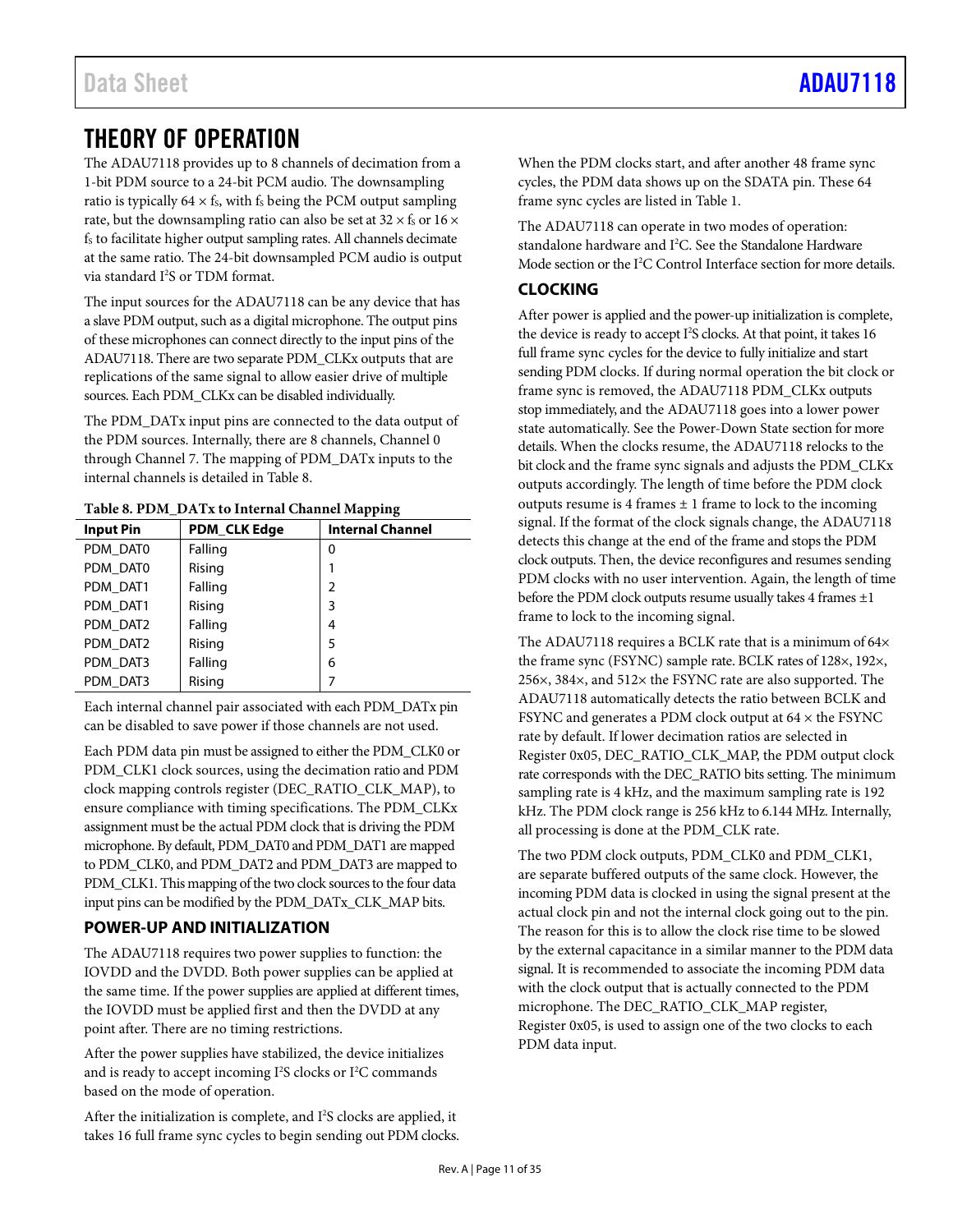### <span id="page-11-0"></span>**POWER-DOWN STATE**

The ADAU7118 can be placed into a power-down state by using one of two methods available. The preferred method is by using register writes to place the device into the lowest possible powerdown state. However, for when the ADAU7118 operates in standalone mode, use the second method, which uses the enable pin (EN).

With a system controller and when entering the low power state, disable the PDM clocks and disable the channel outputs by writing a zero to Register 0x04 (ENABLES register). Then, the frame and bit clocks can be removed (stopped) to place the device in the power-down state. Allow enough time for the I<sup>2</sup>C write to complete before stopping the clocks. A minimum of one full frame after the I<sup>2</sup>C write completes is enough wait time. It is not necessary to lower the EN pin, it does not lower the power draw any further. Se[e Table 9](#page-11-3) for more details.

### <span id="page-11-3"></span>**Table 9. Placing the ADAU7118 into the Power-Down State Using Register Writes**

| <b>Step</b> | <b>Action</b>                   |
|-------------|---------------------------------|
|             | Write a zero into Register 0x04 |
|             | Wait at least one frame period  |
|             | Stop the frame and bit clocks   |

When the ADAU7118 is in standalone mode, the device can be placed into the power-down state by applying a low signal to the EN pin and then waiting a minimum of one full frame to place the device into the power-down state. See [Table 10](#page-11-2) for more details. Note that if a pull-up resistor is used on the EN pin, the additional current through this pull-up resistor must be added to the values i[n Table 1.](#page-2-1) 

<span id="page-11-2"></span>

| Table 10. Placing the ADAU7118 into the Power-Down State |
|----------------------------------------------------------|
| when Operating in Standalone Mode                        |

| <b>Step</b> | Action                            |
|-------------|-----------------------------------|
|             | Apply a low voltage to the EN pin |
|             | Wait at least one frame period    |
|             | Stop the frame and bit clocks     |

To come out of the power-down mode, the order for restarting the clocks vs. enabling the device does not matter. Enabling the device refers to either raising the EN pin or enabling the device by writing to Register 0x04.

### <span id="page-11-1"></span>**STANDALONE HARDWARE MODE**

Because all channels default to enable and output, the device can be used with the default control settings without  $I^2C$  and with any setting of the ADDR/CONFIG pin, except for hardware mode. If the ADDR/CONFIG pin is left open, the device is in standalone hardware mode and I2 C communications are not possible. Se[e Table 14](#page-16-1) for details on the ADDR/CONFIG pin settings. In standalone hardware mode, the settings of the I<sup>2</sup>C SCL pin and SDA pin can select different functionality by changing the state of some registers from their default. See [Table 11](#page-11-4) for details of the differences from the default settings.

To achieve the lowest power in standalone hardware mode operation when a BCLK is present, the EN pin is still functional and can be pulled low, placing the device into a low power mode. The EN pin also performs a soft reset but does not reset any of the register settings. Stopping the bit clock and frame sync clocks also places the device into a low power state. See the [Clocking](#page-10-2) section for more details.

<span id="page-11-4"></span>

| Table 11. Standalone Hardware Mode Settings: Changes From Default Settings |  |  |
|----------------------------------------------------------------------------|--|--|
|                                                                            |  |  |

| <b>SCL Pin</b><br><b>Tied to</b> | <b>SDA Pin</b><br><b>Tied to</b> | <b>Operation</b><br><b>Settings</b> | <b>PDM Clock Settings:</b><br><b>ENABLES, Register 0x04</b> | <b>Channel Enables:</b><br><b>ENABLES, Register 0x04</b> | <b>Drive Strength</b>                                                                                              |
|----------------------------------|----------------------------------|-------------------------------------|-------------------------------------------------------------|----------------------------------------------------------|--------------------------------------------------------------------------------------------------------------------|
| <b>IOVDD</b>                     | <b>IOVDD</b>                     | 4-channel                           | PDM_CLK1_EN bit = $0$ ,<br>disabled                         | CHAN 45 EN bit = 0,<br>CHAN 67 EN bit = 0                | Default setting $= 10$                                                                                             |
| <b>IOVDD</b>                     | <b>GND</b>                       | 8-channel high<br>drive             | Default settings                                            | All channels enabled                                     | SDATA $DS = 11$ , PDM CLK0 $DS =$<br>11, PDM_CLK1_EN = 11                                                          |
| <b>GND</b>                       | <b>IOVDD</b>                     | 6-channel                           | Default settings                                            | CHAN 67 $EN = 0$                                         | Default setting $= 10$                                                                                             |
| <b>GND</b>                       | <b>GND</b>                       | 6-channel high<br>drive             | Default settings                                            | CHAN 67 $EN = 0$                                         | $SDATA$ <sub>_</sub> $DS = 11$ , $PDM$ <sub>_</sub> $CLKO$ <sub>_<math>DS =</math></sub><br>11, PDM CLK1 $EN = 11$ |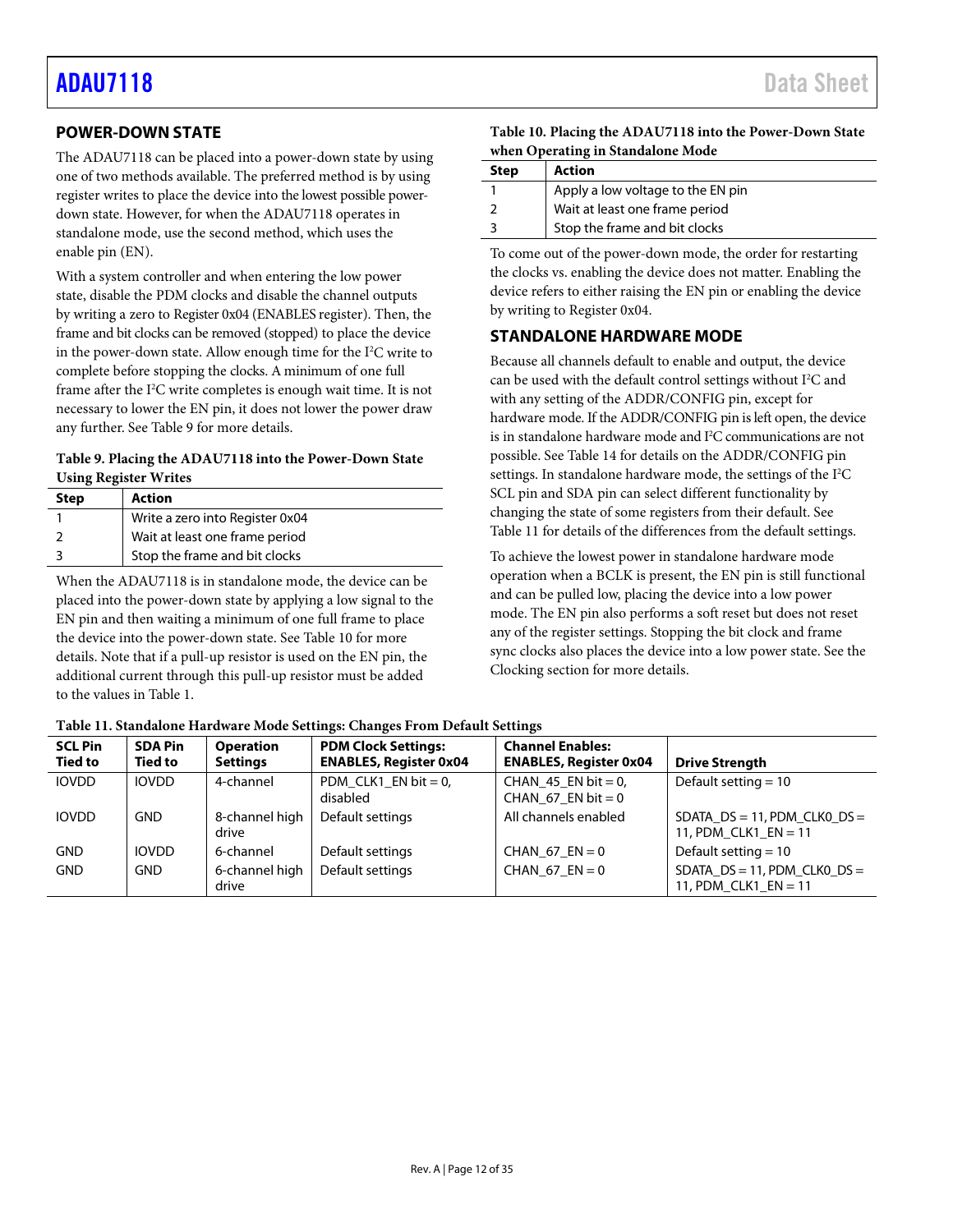### <span id="page-12-0"></span>**SERIAL AUDIO OUTPUT INTERFACE**

The ADAU7118 supports I 2 S and TDM serial output formats. Up to 16 TDM slots can be used. TDM slot widths of 16 bits, 24 bits, and 32 bits are supported. Any internal channel can be routed to any output slot via the SPT\_Cx\_SLOT bits. By default, each channel is routed to its same number slot. For example, Channel 1 goes to Slot 1 and Channel 6 goes to Slot 6. Each channel can be set to drive during their set slot or not drive (tristate high impedance mode) via their respective SPT\_Cx\_DRV bit. I<sup>2</sup>S mode or TDM mode selection is via the SPT\_SAI\_MODE bit (Bit 0) in the SPT\_ CTRL1 register. The SDATA pin is in tristate high impedance mode, except when the port is driving serial data by default. It is possible for two or more channels to be set to the same TDM slot. In that case, the lowest channel number wins and drives its data into the slot. The data of the other channel never appears anywhere. There is no cross-checking of register settings to prevent the user from doing this, but the device is not damaged, only the data is missing from the output.

The SPT\_CTRL1 register, SPT\_SAI\_MODE bit (Bit 0) sets the serial port audio interface mode. The two modes are stereo and TDM. The primary difference between these two modes is the format of the frame sync clock that is expected and the polarity of the active edge of the clock.

With the SPT\_SAI\_MODE bit set to 0, and the SPT\_LRCLK\_POL bit (Bit 1, Register SPT\_CTRL2) set to 0, the serial port is in stereo mode with the clock polarity set to normal. In this mode, only two channels of data are expected to be sent. The frame starts with the falling edge of the frame sync, and the expected duty cycle is 50% high and 50% low. Channel 0 sends out its data when the clock is low, and as soon as the frame sync goes high, the data from Channel 0 is stopped, and Channel 1 begins sending. Both edges of the frame sync clock are used. If the duty cycle is not 50/50, there may be errors in the resulting data. In this mode of operation, the ADAU7118 does not expect 32-bit clock transitions for each channel. All bit clock to frame sync ratios are supported.

With the SPT\_SAI\_MODE bit set to 1, and the SPT\_LRCLK\_ POL bit set to 0, the serial port is in TDM mode with the clock polarity set to normal. In this mode, there can be as few as a single channel transmitted or as many as 8 channels spread out across 16 data slots of a TDM-16 format.

The ADAU7118 can support six different bit clock rates of 64×, 128×, 192×, 256×, 384×, or 512× the output sampling rate. These bit clock rates are combined with the three different TDM slot sizes of 16-bit, 24-bit, or 32-bit slots, selected in the SPT\_CTRL1 register,

Bits[5:4] (SPT\_SLOT\_WIDTH), to result in 18 combinations of TDM formats that are supported. Note that some of these formats do not have an even number of full width slots (se[e Table 12\)](#page-13-0).

Note that as soon as the next frame sync edge is detected, the ADAU7118 restarts from Slot 0, and any data in the previous frame that was never reached is lost. This process is how to achieve unusual TDM formats like TDM-5 or TDM-10. In addition, only TDM-16 or less is supported for placing data into a TDM slot. Data cannot be placed into slots above 16. The ADAU7118 can be configured to tristate all unused TDM slots, which includes all the slots above the first 16 slots for modes that have more than 16 slots.

In TDM mode, the frame sync is expected to be a positive going pulse that is at least one bit clock period wide. The falling edge is not important and is not looked at as long as it is low long enough to meet the timing specification read as a low before going back high. The frame starts with the rising edge of this pulse. The data is clocked out according to the slot width and data format specified in the SPT\_CTRL1 register, Register 0x07. The ADAU7118 continues to send data until all active channels are sent and then the device waits for the next frame sync clock edge to start sending the next set of frame samples. If TDM-16 is used and the ADAU7118 is set to output Channel 0 to Channel 7 into Slot 0 to Slot 7, the ADAU7118 can tristate for the remainder of the frame, allowing another ADAU7118 to output its 8 channels on to Slot 8 to Slot 15. These slots do not have to be consecutive. The two devices may interleave their respective data if properly set up to do this. The serial port can be set up to only drive when there is data to drive into a data slot. If one or more of the eight channels is not used, the channel can be assigned to drive a slot or tristate during that data slot in the TDM data stream, which is done using Bit 0 in the SPT\_Cx registers.

The SPT\_LRCLK\_POL bit, left/right clock polarity, can be set to 1 and the bit inverts the expected frame clock. In stereo mode with the SPT\_LRCLK\_POL bit set to 1, Channel 0 is sent out when the frame sync is high so the start of the frame is a low to high transition.

In TDM mode, with the SPT\_LRCLK\_POL bit set to 1, the expected frame sync pulse is negative going so that the frame starts with the high to low transition.

The SPT\_DATA\_FORMAT bits (Bits[3:1]) in the SPT\_CTRL1 register allow for the justification of the data within the 32-bit data slot. The left justified mode, delayed by one bit clock period, and the right justified modes for 24-bit, 20-bit, and 16-bit data word sizes are all supported.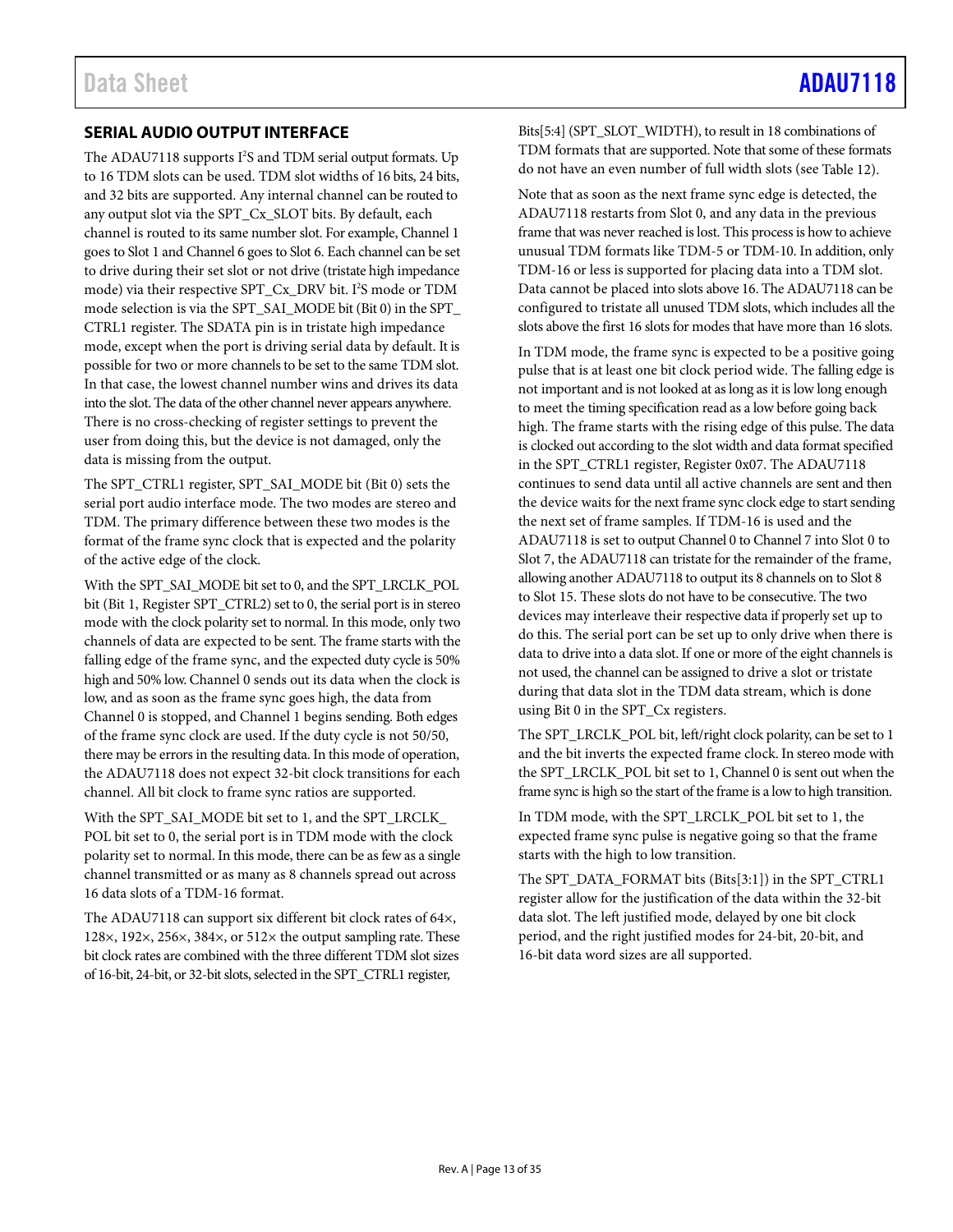## <span id="page-13-0"></span>[ADAU7118](https://www.analog.com/ADAU7118?doc=ADAU7118.pdf) Data Sheet

|                       | . .               | $\cdot$              |                   |  |
|-----------------------|-------------------|----------------------|-------------------|--|
|                       |                   | SPT_CTRL1, Bits[5:4] |                   |  |
| <b>Bit Clock Rate</b> | 0b01, 16-Bit Slot | 0b10, 24-Bit Slot    | 0b00, 32-Bit Slot |  |
| $64 \times f_s$       | 4                 | ◠                    |                   |  |
| $128 \times f_s$      | 8                 |                      | 4                 |  |
| $192 \times f_s$      | 12                | 8                    | ь                 |  |
| $256 \times f_s$      | 16                | $10^{1}$             | 8                 |  |
| $384 \times f_s$      | 24                | 16                   | 12                |  |
| $512 \times f_5$      | 32                | $21^{1}$             | 16                |  |

**Table 12. Number of Slots in Supported TDM Bit Clock Rates vs. Slot Size Setting**

<sup>1</sup> This combination produces a partial final TDM slot that is not included in the number of slots. The data in that final slot is invalid. The number of slots shown in the table are the full width slots.



*Figure 20. TDM-8, Left Justified Zero BCLK Delay, Only Channel 0 to Channel 3 Enabled*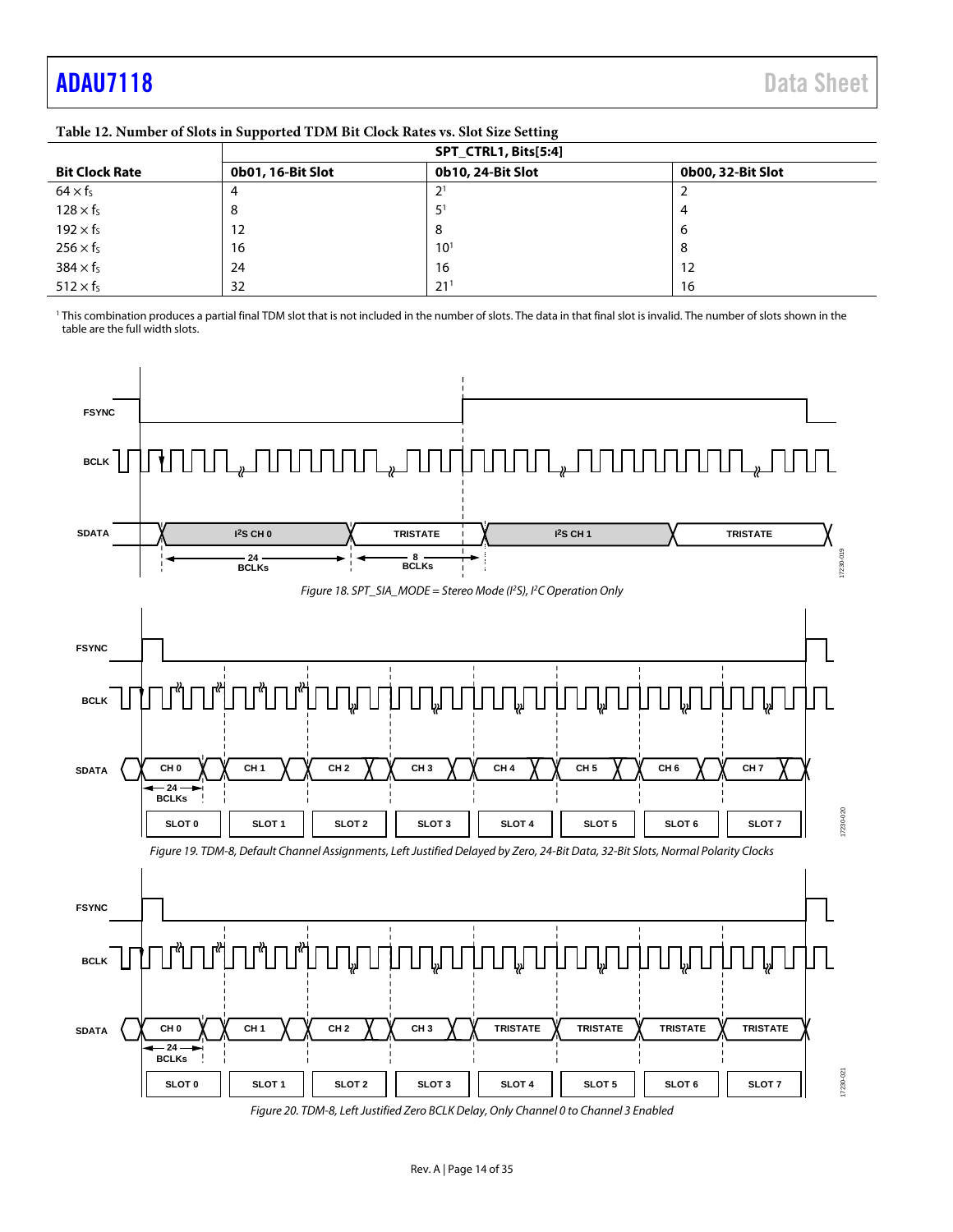### Data Sheet **[ADAU7118](https://www.analog.com/ADAU7118?doc=ADAU7118.pdf)**

![](_page_14_Figure_2.jpeg)

*Figure 24. TDM-16, Default Channel Assignments, Left Justified Zero BCLK Delay, Normal Clock Polarity*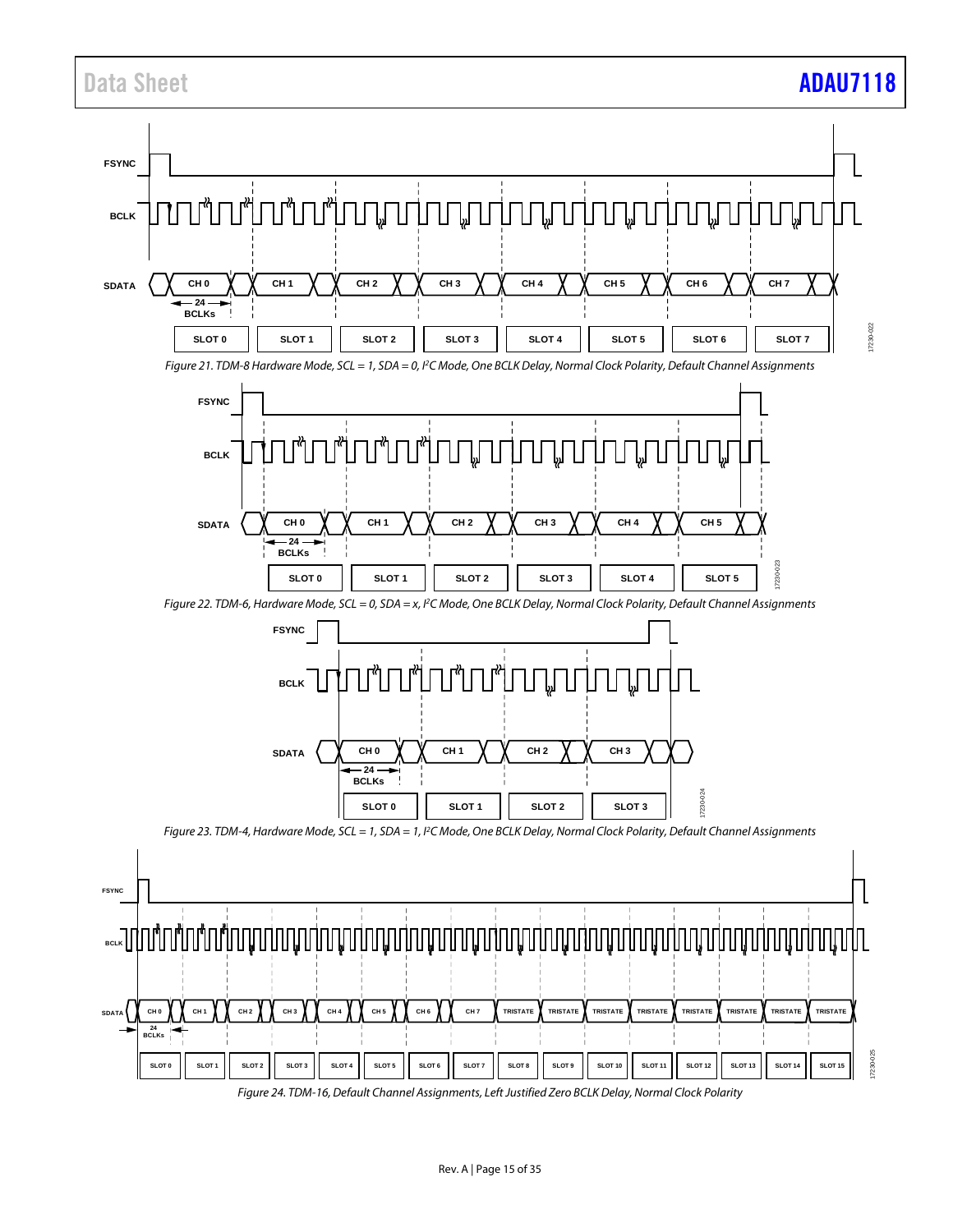![](_page_15_Figure_2.jpeg)

*Figure 25. TDM-2, I2C Mode, One BCLK Delay, Normal Clock Polarity, Default Channel Assignments*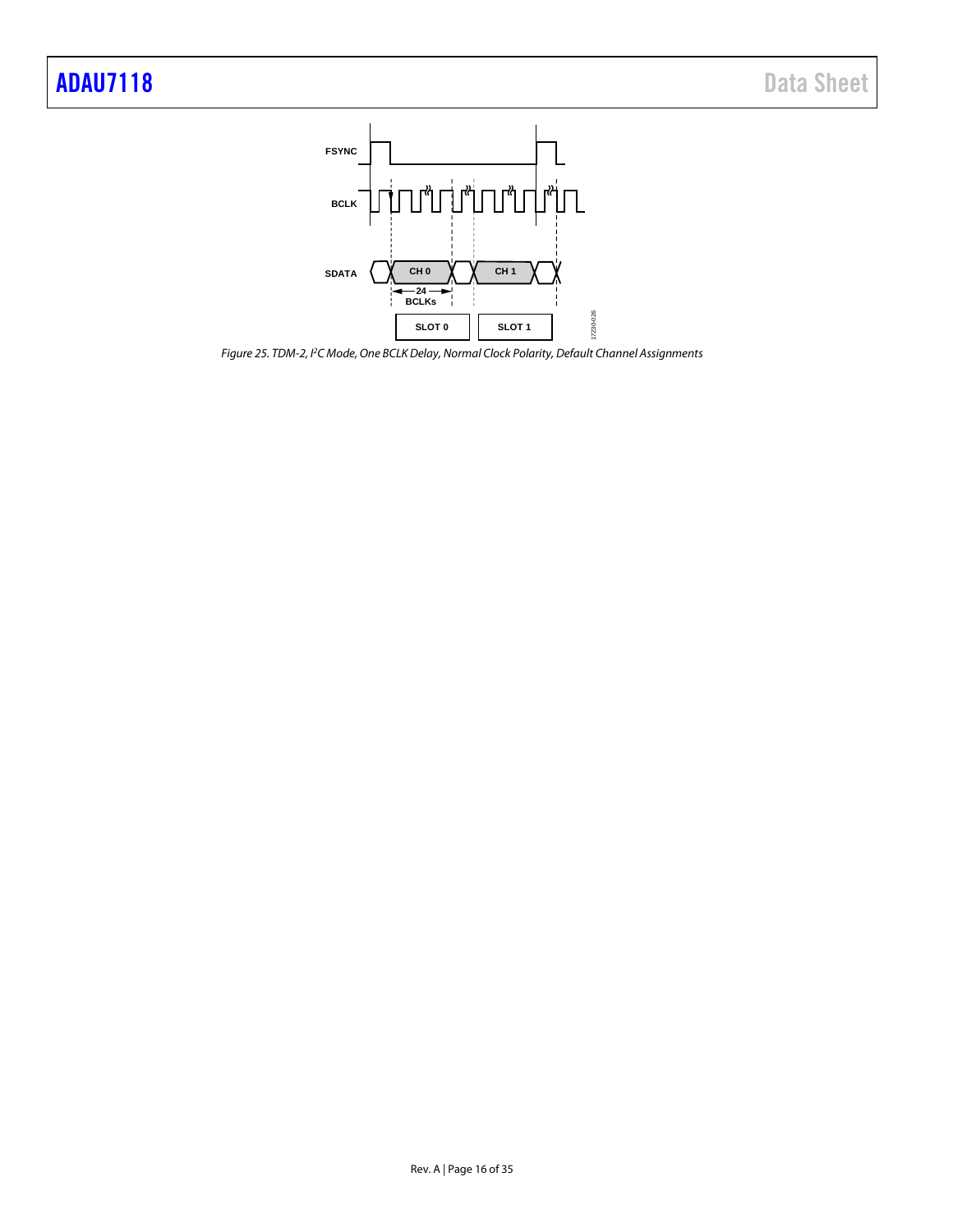### <span id="page-16-0"></span>**I 2 C CONTROL INTERFACE**

The ADAU7118 supports a 2-wire serial bus (I<sup>2</sup>C-compatible) shared across multiple peripherals. Two signals, serial data (SDA) and serial clock (SCL), carry information between the ADAU7118 and the system I<sup>2</sup>C master controller. The ADAU7118 is always a slave on the bus and cannot initiate a data transfer. Each slave device is identified by a unique address. The address byte format is shown in Table 13 with the LSBs of the address determined by the state of the ADDR/CONFIG pin (se[e Table 14\)](#page-16-1). The address

resides in the first 7 bits of the  $I^2C$  write. The LSB of this byte sets either a read or write operation. Logic Level 1 corresponds to a read operation, and Logic Level 0 corresponds to a write operation.

Both SDA and SCL are open-drain and require pull-up resistors to the IOVDD voltage. The ADAU7118 operates with I<sup>2</sup>C voltages over the full range of IOVDD

### **Table 13. I2 C Device Address Byte Format**

| Tuble 19. I C Device August Dice I Stand |              |              |              |              |               |       |              |  |
|------------------------------------------|--------------|--------------|--------------|--------------|---------------|-------|--------------|--|
| Bit 7                                    | <b>Bit 6</b> | <b>Bit 5</b> | <b>Bit 4</b> | <b>Bit 3</b> | Bit 2         | Bit 1 | Bit 0        |  |
|                                          |              |              |              |              | Bit 2<br>____ | Bit . | _____<br>R/W |  |

### <span id="page-16-1"></span>**Table 14. Standalone Hardware Mode: ADDR/CONFIG Pin Options**

| I <sup>2</sup> C Address Bit 2 | <b>1<sup>2</sup>C</b> Address Bit 1 | <b>ADDR Pin Configuration</b>                |
|--------------------------------|-------------------------------------|----------------------------------------------|
|                                |                                     | Tie to IOVDD                                 |
|                                |                                     | Tie to GND                                   |
| Hardware Mode 1                | Hardware Mode 1                     | Open                                         |
|                                | 0                                   | Tie to IOVDD through a 47 $k\Omega$ resistor |
|                                |                                     | Tie to GND through a 47 k $\Omega$ resistor  |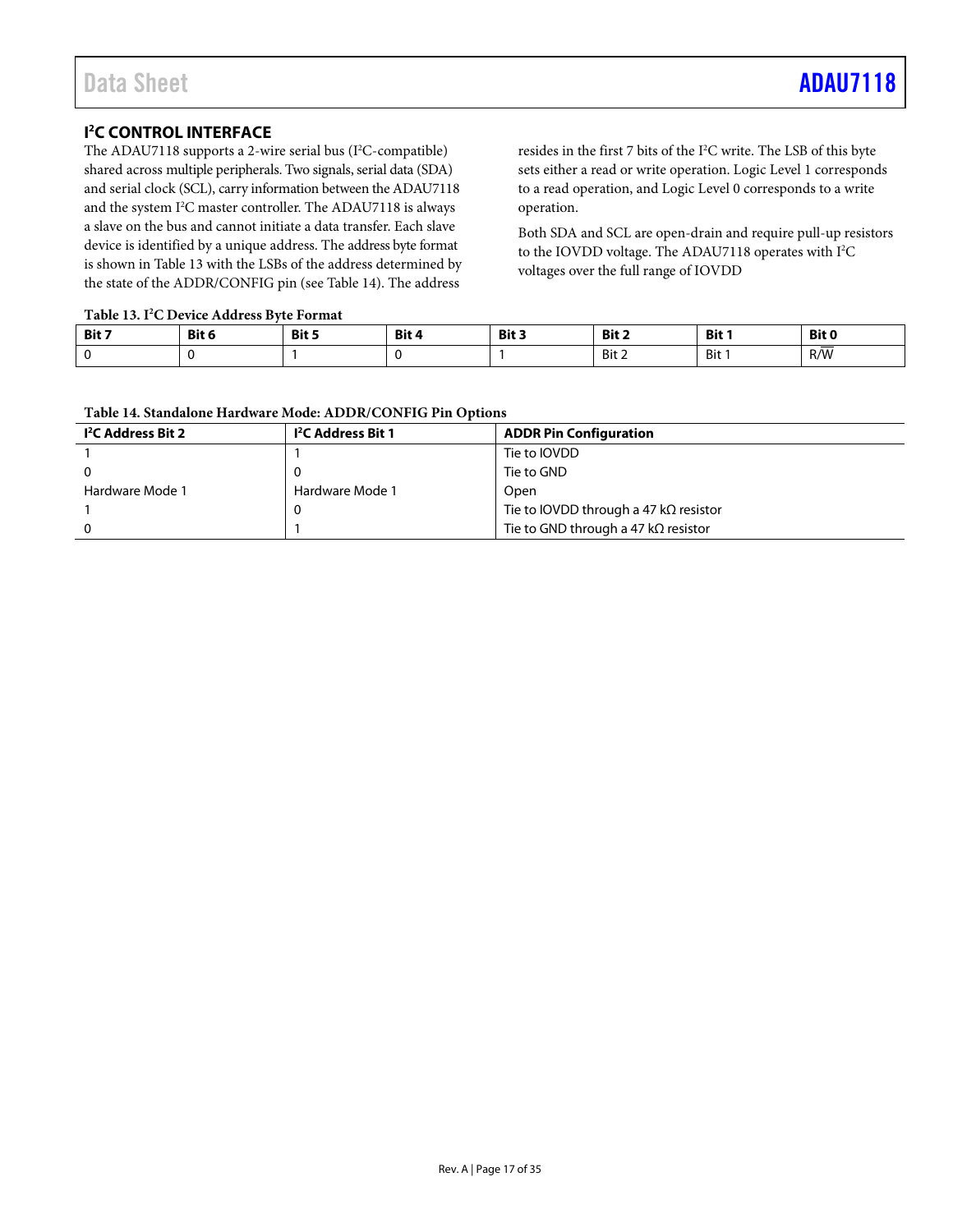### <span id="page-17-0"></span>**OUTPUT PIN DRIVE STRENGTH**

All output pins have configurable output drive strength that can be set via their respective control registers. Drive strengths of 2.5 mA, 5 mA, 10 mA, and 15 mA at 3.3 V IOVDD are possible. The serial data output pin functions in slave mode at all valid sample rates, provided that the external circuit design provides sufficient electrical signal integrity. When operating at IOVDD = 1.8 V nominal, take care to achieve sufficient timing margins at BCLK frequencies over 12.288 MHz. The capacitance of the bit clock and SDATA signal lines on the PCB, along with the length of the trace, enter into the calculation of this timing margin.

### **HIGH-PASS FILTER**

There is a first order high-pass filter in the signal path that can be bypassed, if desired. The high-pass filter is disabled by default and can be enabled by setting HPF\_EN (Bit 0, Register HPF\_ CONTROL) = 1. The cutoff frequency can be adjusted using the HPF\_FC bits (Bits[7:4]) in the HPF\_CONTROL register. The settings are relative to the output sampling rate[. Table 15](#page-17-1) shows the setting and the cutoff frequency for common sampling rates.

|                            |                              | <b>Cutoff Frequency in Hz</b> |                          |  |  |  |  |
|----------------------------|------------------------------|-------------------------------|--------------------------|--|--|--|--|
| HPF FC (Bits[7:4]) Setting | <b>Multiplication Factor</b> | For 48 kHz Sampling Rate      | For 32 kHz Sampling Rate |  |  |  |  |
| 101                        | 0.00505                      | 242.4                         | 161.6                    |  |  |  |  |
| 110                        | 0.00251                      | 120.48                        | 80.32                    |  |  |  |  |
| 111                        | 0.00125                      | 60                            | 40                       |  |  |  |  |
| 1000                       | 0.000623                     | 29.904                        | 19.936                   |  |  |  |  |
| 1001                       | 0.000311                     | 14.928                        | 9.952                    |  |  |  |  |
| 1010                       | 0.000155                     | 7.44                          | 4.96                     |  |  |  |  |
| 1011                       | 0.0000777                    | 3.7296                        | 2.4864                   |  |  |  |  |
| 1100                       | 0.0000389                    | 1.8672                        | 1.2448                   |  |  |  |  |
| 1101                       | 0.0000194                    | 0.9312                        | 0.6208                   |  |  |  |  |
| 1110                       | 0.00000971                   | 0.46608                       | 0.31072                  |  |  |  |  |
| 1111                       | 0.00000486                   | 0.23328                       | 0.15552                  |  |  |  |  |

### <span id="page-17-1"></span>**Table 15. HPF Cutoff Frequency Selections**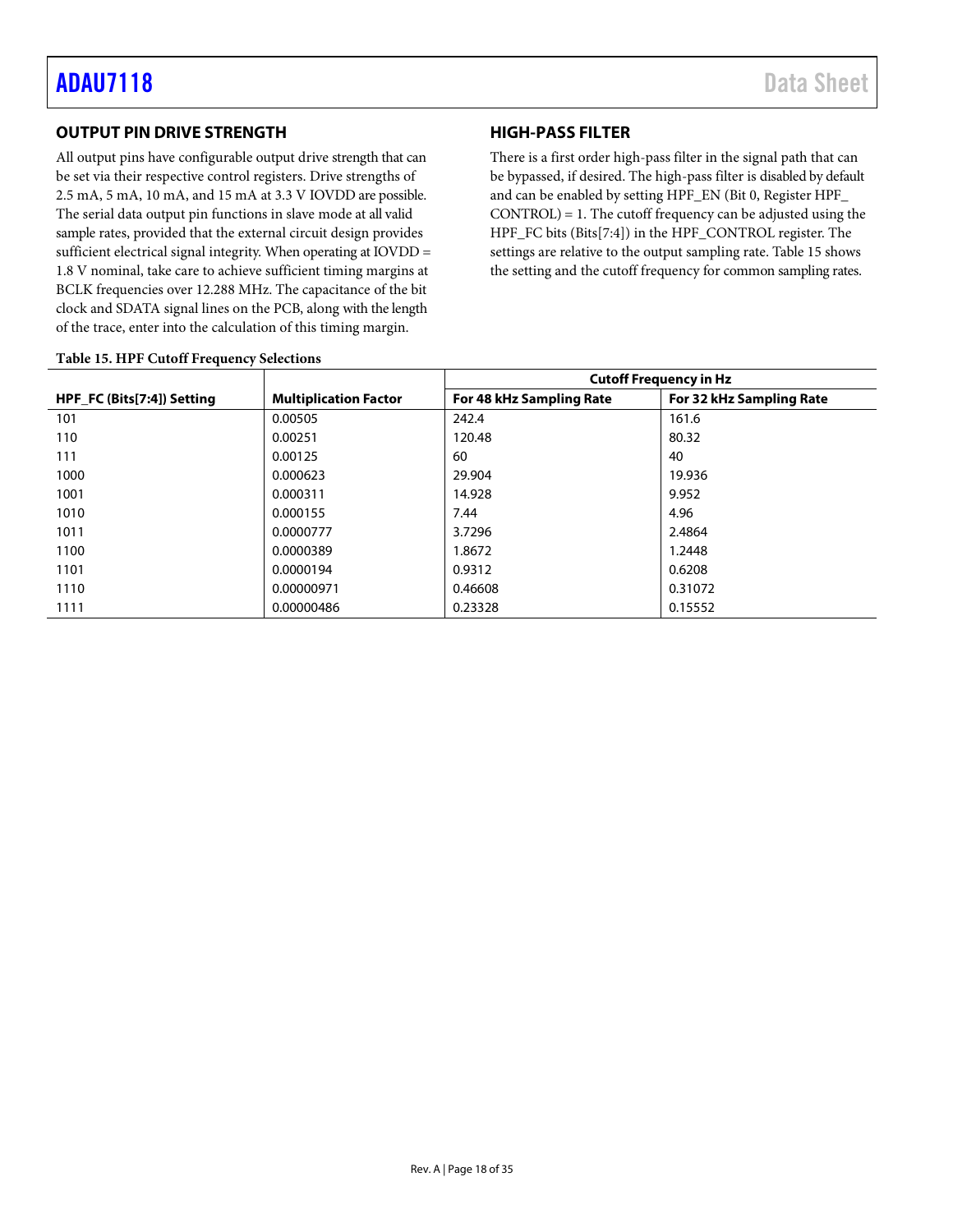Data Sheet **[ADAU7118](https://www.analog.com/ADAU7118?doc=ADAU7118.pdf)** 

### <span id="page-18-0"></span>APPLICATIONS INFORMATION

![](_page_18_Figure_3.jpeg)

*Figure 26. Example Application Circuit*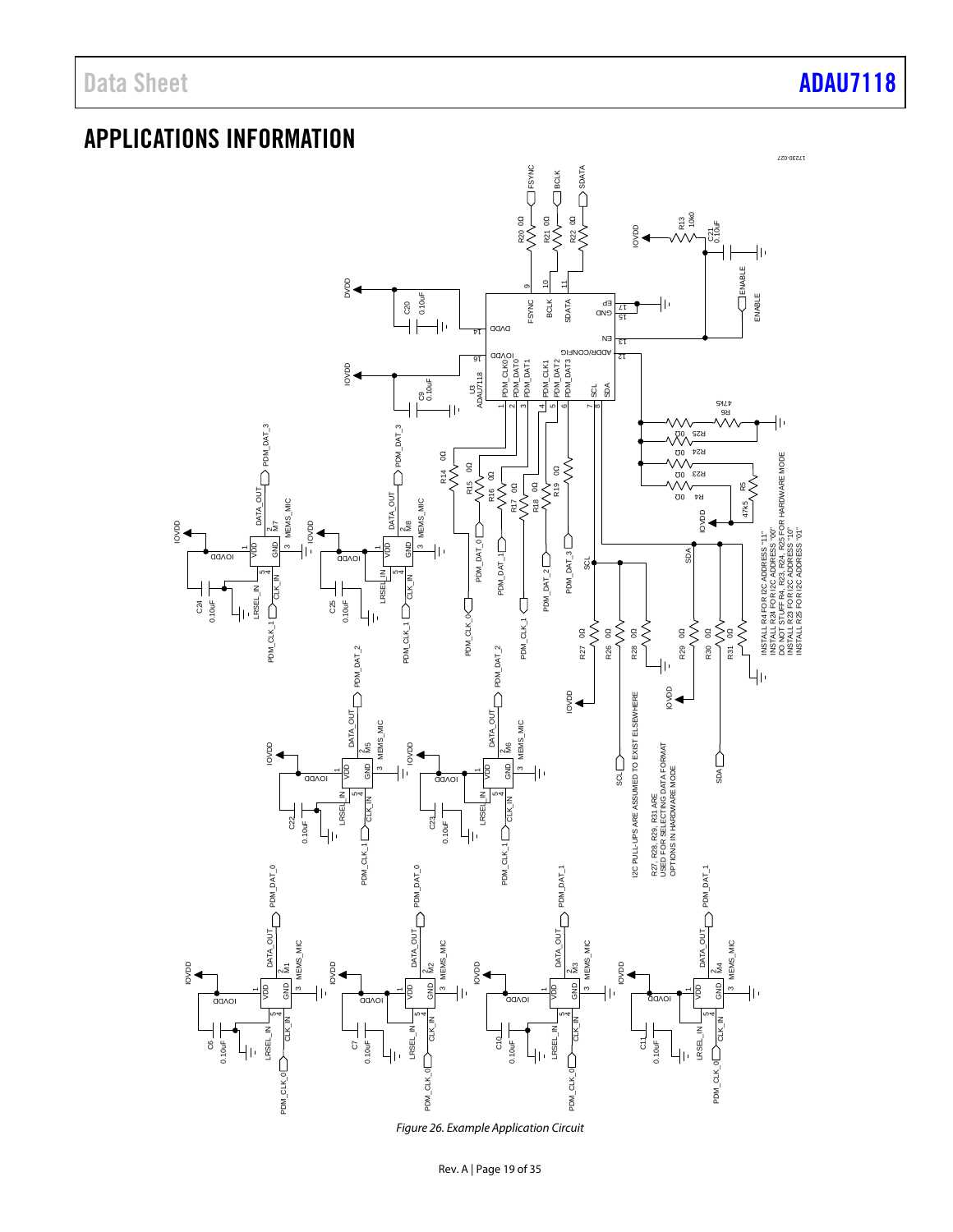### <span id="page-19-0"></span>REGISTER SUMMARY

### **Table 16. ADAU7118 Register Summary**

| Reg  | raoic roi monte , rio regioter oummur,<br><b>Name</b> | <b>Bits</b> | Bit 7                            | Bit 6                      | Bit 5                  | Bit 4                            | Bit 3           | Bit 2                               | Bit 1            | Bit 0      | Reset | R/W |
|------|-------------------------------------------------------|-------------|----------------------------------|----------------------------|------------------------|----------------------------------|-----------------|-------------------------------------|------------------|------------|-------|-----|
| 0x00 | <b>VENDOR ID</b>                                      | $[7:0]$     |                                  |                            |                        |                                  | <b>VENDOR</b>   |                                     |                  |            | 0x41  | R   |
| 0x01 | DEVICE_ID1                                            |             |                                  | DEVICE1                    |                        |                                  |                 |                                     |                  | 0x71       | R     |     |
|      |                                                       | $[7:0]$     |                                  |                            |                        |                                  |                 |                                     |                  |            |       |     |
| 0x02 | DEVICE_ID2                                            | $[7:0]$     |                                  |                            |                        |                                  | DEVICE2         |                                     |                  |            | 0x18  | R   |
| 0x03 | <b>REVISION ID</b>                                    | [7:0]       |                                  |                            |                        |                                  | <b>REV</b>      |                                     |                  |            | 0x00  | R   |
| 0x04 | <b>ENABLES</b>                                        | $[7:0]$     |                                  | <b>RESERVED</b>            | PDM<br>CLK1 EN         | PDM<br><b>CLKO</b><br><b>EN</b>  | 67 EN           | CHAN<br>CHAN<br>CHAN 23 EN<br>45 EN |                  | CHAN 01 EN | 0x3F  | R/W |
| 0x05 | DEC RATIO<br><b>CLK MAP</b>                           | [7:0]       | PDM<br>DAT3<br><b>CLK MAP</b>    | PDM DAT2<br><b>CLK MAP</b> | PDM<br>DAT1<br>CLK_MAP | PDM<br>DAT0<br><b>CLK</b><br>MAP |                 | <b>RESERVED</b>                     | <b>DEC RATIO</b> |            | 0xC0  | R/W |
| 0x06 | HPF<br><b>CONTROL</b>                                 | [7:0]       |                                  | HPF_FC                     |                        |                                  | <b>RESERVED</b> |                                     |                  | HPF_EN     | 0xD0  | R/W |
| 0x07 | SPT CTRL1                                             | $[7:0]$     | <b>RESERVED</b>                  | SPT TRI STATE              | SPT SLOT WIDTH         |                                  | SPT DATA FORMAT |                                     | SPT_SAI_MODE     | 0x41       | R/W   |     |
| 0x08 | SPT CTRL2                                             | [7:0]       | SPT_LRCLK_POL<br><b>RESERVED</b> |                            | SPT BCLK POL           | 0x00                             | R/W             |                                     |                  |            |       |     |
| 0x09 | SPT_C0                                                | [7:0]       |                                  | SPT CO SLOT                |                        |                                  |                 | <b>RESERVED</b>                     |                  | SPT CO DRV | 0x01  | R/W |
| 0x0A | SPT_C1                                                | $[7:0]$     |                                  | SPT_C1_SLOT                |                        |                                  |                 | <b>RESERVED</b>                     |                  | SPT C1 DRV | 0x11  | R/W |
| 0x0B | SPT_C2                                                | $[7:0]$     |                                  | SPT C2 SLOT                |                        |                                  |                 | <b>RESERVED</b>                     |                  | SPT C2 DRV | 0x21  | R/W |
| 0x0C | SPT_C3                                                | [7:0]       |                                  | SPT C3 SLOT                |                        |                                  |                 | <b>RESERVED</b>                     |                  | SPT_C3_DRV | 0x31  | R/W |
| 0x0D | SPT_C4                                                | $[7:0]$     |                                  | SPT C4 SLOT                |                        |                                  | <b>RESERVED</b> |                                     | SPT C4 DRV       | 0x41       | R/W   |     |
| 0x0E | SPT_C5                                                | $[7:0]$     |                                  | SPT C5 SLOT                |                        |                                  | <b>RESERVED</b> |                                     | SPT C5 DRV       | 0x51       | R/W   |     |
| 0x0F | SPT C6                                                | [7:0]       |                                  | SPT_C6_SLOT                |                        |                                  |                 | <b>RESERVED</b>                     |                  | SPT_C6_DRV | 0x61  | R/W |
| 0x10 | SPT C7                                                | [7:0]       |                                  | SPT C7 SLOT                |                        |                                  |                 | <b>RESERVED</b>                     |                  | SPT C7 DRV | 0x71  | R/W |
| 0x11 | <b>DRIVE</b><br><b>STRENGTH</b>                       | [7:0]       |                                  | <b>RESERVED</b>            | SDATA_DS               |                                  |                 | PDM CLK1 DS                         | PDM_CLK0_DS      |            | 0x2A  | R/W |
| 0x12 | <b>RESETS</b>                                         | [7:0]       |                                  |                            | <b>RESERVED</b>        |                                  |                 |                                     | SOFT FULL RESET  | SOFT RESET | 0x00  | W   |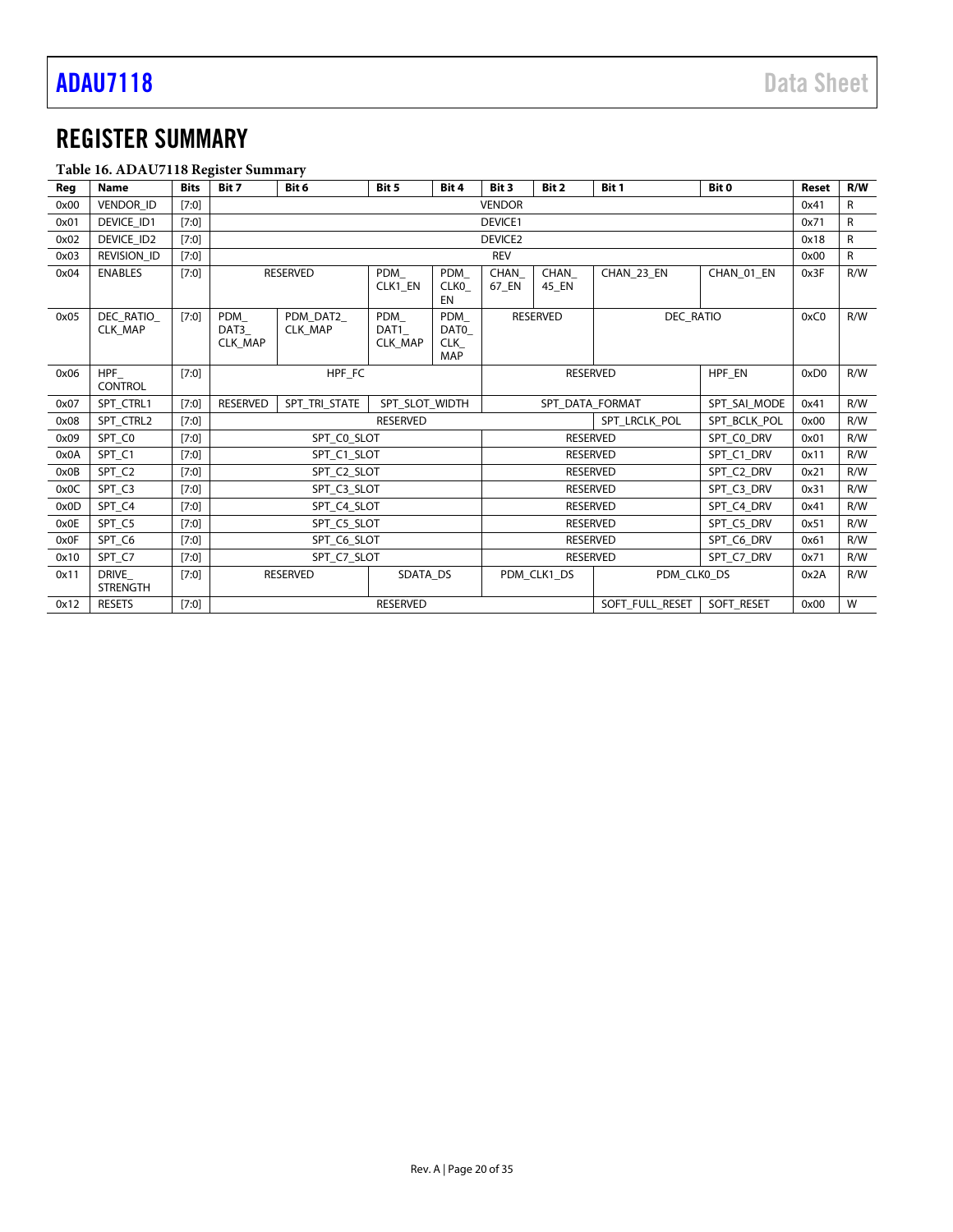### <span id="page-20-0"></span>REGISTER DETAILS **ADI VENDOR ID REGISTER**

<span id="page-20-1"></span>**Address: 0x00, Reset: 0x41, Name: VENDOR\_ID**

$$
\begin{array}{c|cccc}\n7 & 6 & 6 & 4 & 3 & 2 & 1 & 0 \\
\hline\n0 & 1 & 0 & 0 & 0 & 0 & 0 & 1 \\
\hline\n\end{array}
$$

[7:0] VENDOR  $(R)$  -ADI Vendor ID

**Table 17. Bit Descriptions for VENDOR\_ID**

| <b>Bits</b> | $\sim$<br>Ri<br>Name | attinarد.       | escription                            | Reset | Access |
|-------------|----------------------|-----------------|---------------------------------------|-------|--------|
| $[7:0]$     | <b>VENDOR</b>        | plicable<br>പറ' | <u>המי</u><br>ıaor ı∪<br>$\mathbf{u}$ | 0x4.  | . .    |

### <span id="page-20-2"></span>**DEVICE ID 1 REGISTER**

**Address: 0x01, Reset: 0x71, Name: DEVICE\_ID1**

$$
\begin{array}{c|cccc}\n7 & 6 & 6 & 4 & 3 & 2 & 1 & 0 \\
\hline\n0 & 1 & 1 & 1 & 0 & 0 & 0 & 1 \\
\hline\n1 & 0 & 0 & 0 & 0 & 1\n\end{array}
$$

[7:0] DEVICE1 (R) ----Device ID 1

**Table 18. Bit Descriptions for DEVICE\_ID1**

| <b>Bits</b><br>$  -$ | <b>Rit N</b><br>۹am | <b>Lunas</b><br>$\cdot$ | escription                            | Reset<br>. | Access |
|----------------------|---------------------|-------------------------|---------------------------------------|------------|--------|
| [7:0]                | DEVICE <sup>®</sup> | applicable<br>Not       | $\overline{\phantom{a}}$<br>Device IL | 0x71       |        |

### <span id="page-20-3"></span>**DEVICE ID 2 REGISTER**

**Address: 0x02, Reset: 0x18, Name: DEVICE\_ID2**

$$
\begin{array}{c|cccc}\n7 & 6 & 5 & 4 & 3 & 2 & 1 & 0 \\
\hline\n0 & 0 & 0 & 1 & 1 & 0 & 0 & 0 \\
\hline\n\end{array}
$$

[7:0] DEVICE2 (R) -Device ID 2

### **Table 19. Bit Descriptions for DEVICE\_ID2**

| <b>Bits</b> | Bit N<br>Name  | ۔ettinaء            | Description                                    | Reset                 | Access |
|-------------|----------------|---------------------|------------------------------------------------|-----------------------|--------|
| [7:0]       | <b>DEVICE2</b> | Not<br>: applicable | $\overline{\phantom{a}}$<br>∽<br>Device<br>۰H. | 0x18<br>$\sim$ $\sim$ |        |

### <span id="page-20-4"></span>**REVISION CODE REGISTER**

**Address: 0x03, Reset: 0x00, Name: REVISION\_ID**

[7:0] REV (R) -Revision ID

### **Table 20. Bit Descriptions for REVISION\_ID**

| <b>Bits</b> | DIA NI<br>۱am<br>ы |                                    | scription            | Reset<br>. | <b>Access</b><br>. |
|-------------|--------------------|------------------------------------|----------------------|------------|--------------------|
| [7:0]       | <b>REV</b>         | applicable<br>No <sup>.</sup><br>. | -<br>. -<br>Revision | 0x0        | . .                |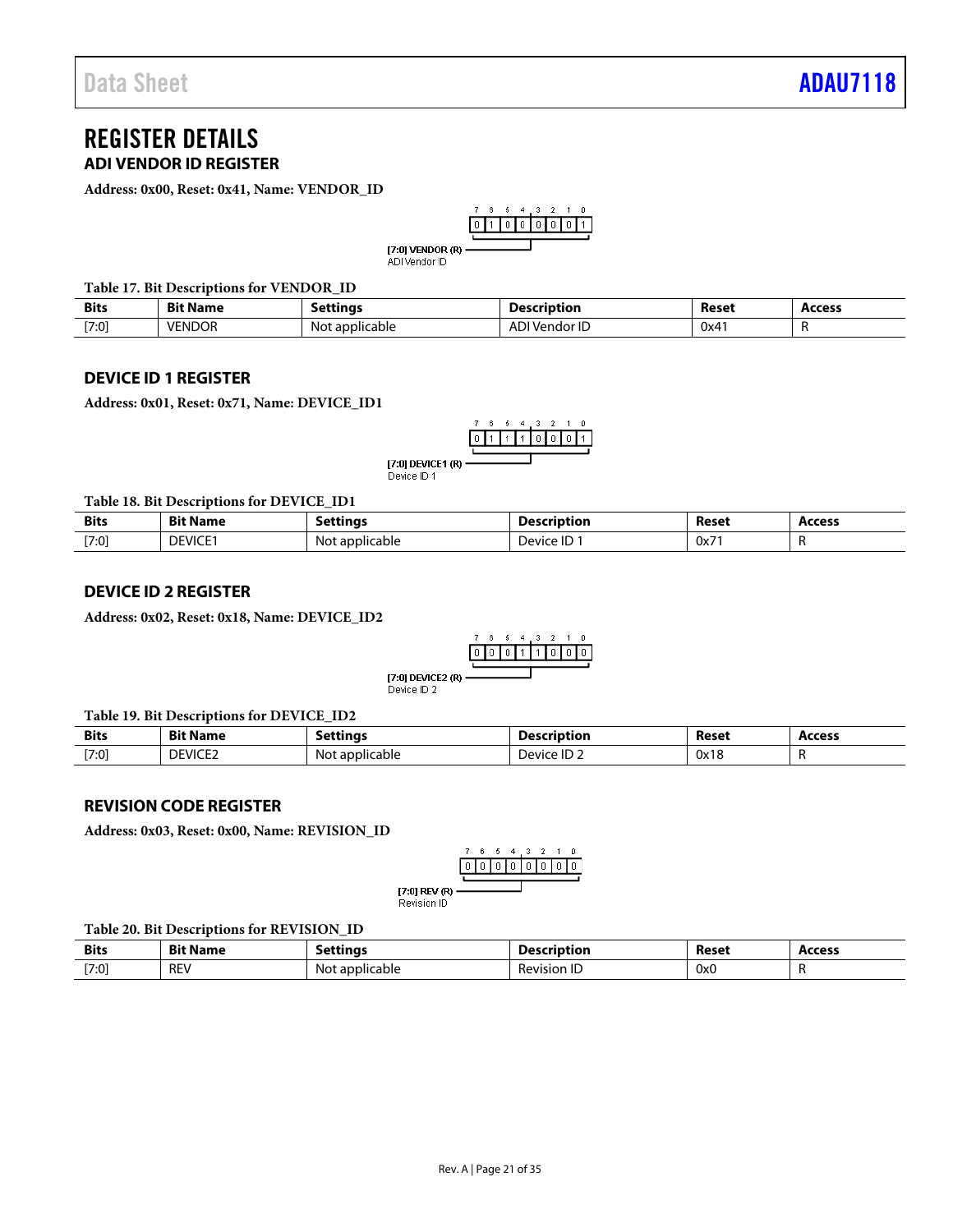### <span id="page-21-0"></span>**CHANNEL PAIR AND CLOCK ENABLES REGISTER**

**Address: 0x04, Reset: 0x3F, Name: ENABLES**

![](_page_21_Figure_4.jpeg)

### **Table 21. Bit Descriptions for ENABLES**

| <b>Bits</b>   | <b>Bit Name</b> | <b>Settings</b> | <b>Description</b>                     | <b>Reset</b> | <b>Access</b> |
|---------------|-----------------|-----------------|----------------------------------------|--------------|---------------|
| $[7:6]$       | <b>RESERVED</b> |                 | Reserved.                              | 0x0          | R             |
| 5             | PDM_CLK1_EN     |                 | PDM Clock 1 Enable.                    | 0x1          | R/W           |
|               |                 | $\Omega$        | Disabled.                              |              |               |
|               |                 |                 | Enabled.                               |              |               |
| 4             | PDM_CLK0_EN     |                 | PDM Clock 0 Enable.                    | 0x1          | R/W           |
|               |                 | 0               | Disabled.                              |              |               |
|               |                 |                 | Enabled.                               |              |               |
| 3             | CHAN_67_EN      |                 | Channel 6/Channel 7 (PDM_DAT3) Enable. | 0x1          | R/W           |
|               |                 | $\Omega$        | Disabled.                              |              |               |
|               |                 |                 | Enabled.                               |              |               |
| $\mathcal{P}$ | CHAN_45_EN      |                 | Channel 4/Channel 5 (PDM_DAT2) Enable. | 0x1          | R/W           |
|               |                 | 0               | Disabled.                              |              |               |
|               |                 |                 | Enabled.                               |              |               |
|               | CHAN 23 EN      |                 | Channel 2/Channel 3 (PDM DAT1) Enable. | 0x1          | R/W           |
|               |                 | 0               | Disabled.                              |              |               |
|               |                 |                 | Enabled.                               |              |               |
| $\mathbf{0}$  | CHAN 01 EN      |                 | Channel 0/Channel 1 (PDM_DAT0) Enable. | 0x1          | R/W           |
|               |                 | 0               | Disabled.                              |              |               |
|               |                 |                 | Enabled.                               |              |               |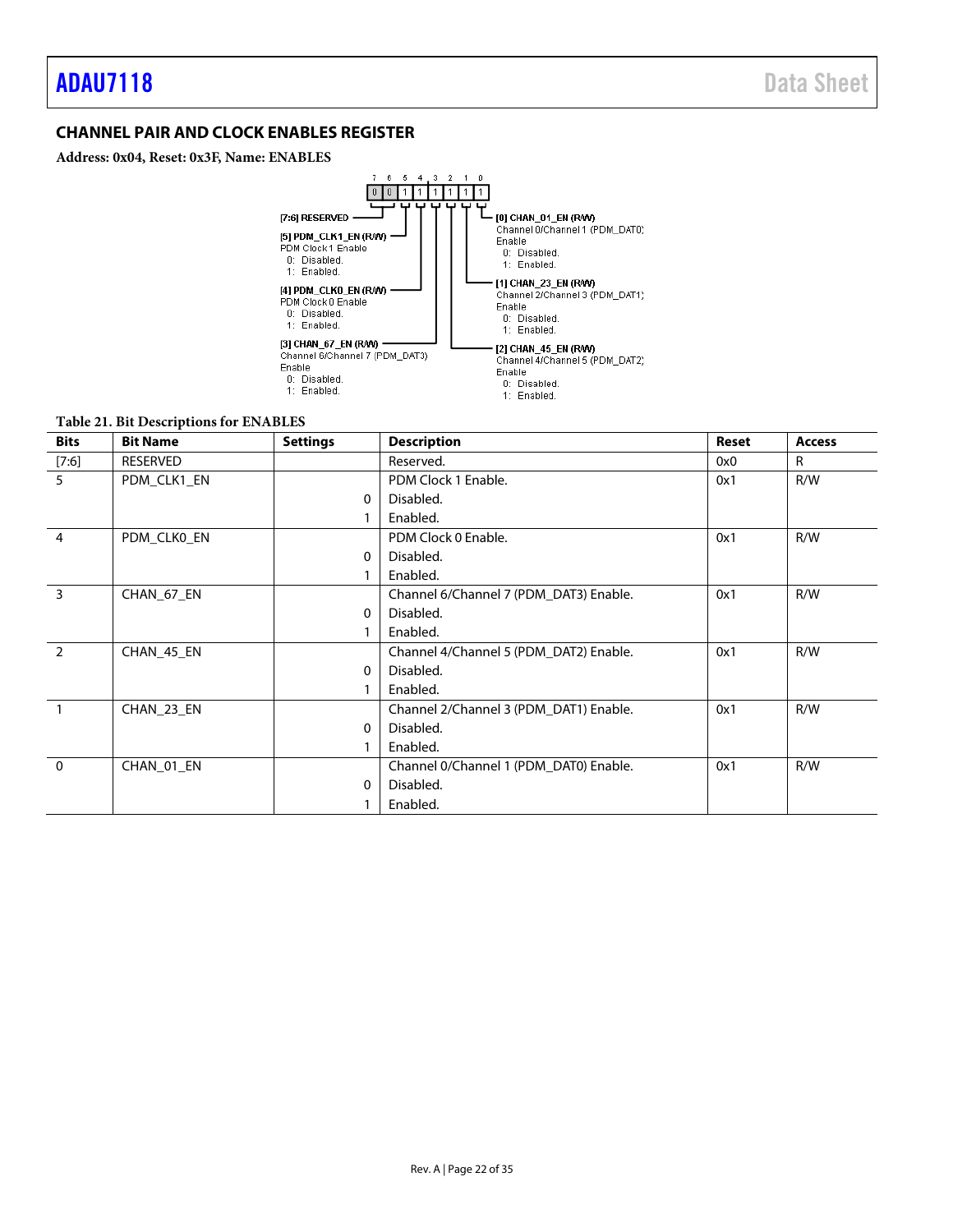### <span id="page-22-0"></span>**DECIMATION RATIO AND PDM CLOCK MAPPING CONTROLS REGISTER**

**Address: 0x05, Reset: 0xC0, Name: DEC\_RATIO\_CLK\_MAP**

![](_page_22_Figure_4.jpeg)

### **Table 22. Bit Descriptions for DEC\_RATIO\_CLK\_MAP**

| <b>Bits</b> | <b>Bit Name</b>  | <b>Settings</b> | <b>Description</b>                   | Reset | <b>Access</b> |
|-------------|------------------|-----------------|--------------------------------------|-------|---------------|
| 7           | PDM DAT3 CLK MAP |                 | PDM Clock Mapping to PDM Data Pin 3. | 0x1   | R/W           |
|             |                  | 0               | PDM CLK0 is used for PDM DAT3.       |       |               |
|             |                  |                 | PDM_CLK1 is used for PDM_DAT3.       |       |               |
| 6           | PDM DAT2 CLK MAP |                 | PDM Clock Mapping to PDM Data Pin 2. | 0x1   | R/W           |
|             |                  | 0               | PDM CLK0 is used for PDM DAT2.       |       |               |
|             |                  |                 | PDM CLK1 is used for PDM DAT2.       |       |               |
| 5           | PDM DAT1 CLK MAP |                 | PDM Clock Mapping to PDM Data Pin 1. | 0x0   | R/W           |
|             |                  | 0               | PDM CLK0 is used for PDM DAT1.       |       |               |
|             |                  |                 | PDM_CLK1 is used for PDM_DAT1.       |       |               |
| 4           | PDM DATO CLK MAP |                 | PDM Clock Mapping to PDM Data Pin 0. | 0x0   | R/W           |
|             |                  | 0               | PDM CLK0 is used for PDM DAT0.       |       |               |
|             |                  |                 | PDM_CLK1 is used for PDM_DAT0.       |       |               |
| $[3:2]$     | <b>RESERVED</b>  |                 | Reserved.                            | 0x0   | R             |
| $[1:0]$     | DEC RATIO        |                 | Decimation Ratio.                    | 0x0   | R/W           |
|             |                  | 0               | 64x.                                 |       |               |
|             |                  |                 | 32x.                                 |       |               |
|             |                  | 10              | 16x.                                 |       |               |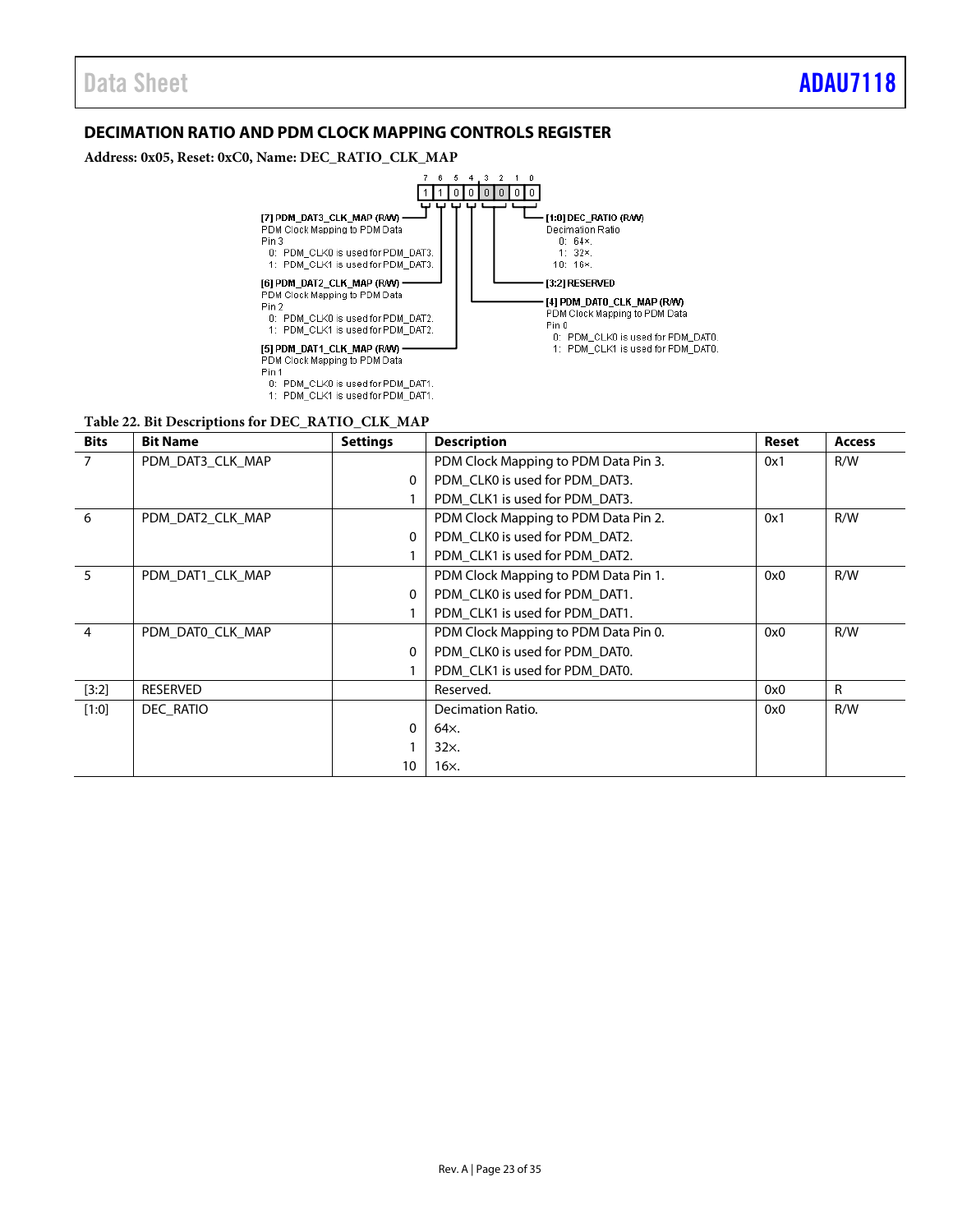### <span id="page-23-0"></span>**HIGH-PASS FILTER CONTROLS REGISTER**

**Address: 0x06, Reset: 0xD0, Name: HPF\_CONTROL**

![](_page_23_Figure_4.jpeg)

### **Table 23. Bit Descriptions for HPF\_CONTROL**

| <b>Bits</b> | <b>Bit Name</b> | <b>Settings</b> | <b>Description</b>                                                | <b>Reset</b> | <b>Access</b> |
|-------------|-----------------|-----------------|-------------------------------------------------------------------|--------------|---------------|
| [7:4]       | HPF_FC          |                 | High-Pass Filter Cutoff Frequency Relative to Output Sample Rate. | 0xD          | R/W           |
|             |                 | 0               | Reserved.                                                         |              |               |
|             |                 |                 | Reserved.                                                         |              |               |
|             |                 | 10              | Reserved.                                                         |              |               |
|             |                 | 11              | Reserved.                                                         |              |               |
|             |                 | 100             | Reserved.                                                         |              |               |
|             |                 | 101             | 0.00505.                                                          |              |               |
|             |                 | 110             | 0.00251.                                                          |              |               |
|             |                 | 111             | 0.00125.                                                          |              |               |
|             |                 | 1000            | 0.000623.                                                         |              |               |
|             |                 | 1001            | 0.000311.                                                         |              |               |
|             |                 | 1010            | 0.000155.                                                         |              |               |
|             |                 | 1011            | 0.0000777.                                                        |              |               |
|             |                 | 1100            | 0.0000389.                                                        |              |               |
|             |                 | 1101            | 0.0000194.                                                        |              |               |
|             |                 | 1110            | 0.00000971.                                                       |              |               |
|             |                 | 1111            | 0.00000486.                                                       |              |               |
| [3:1]       | RESERVED        |                 | Reserved.                                                         | 0x0          | $\mathsf{R}$  |
| $\mathbf 0$ | HPF_EN          |                 | High-Pass Filter Enable.                                          | 0x0          | R/W           |
|             |                 | 0               | HPF off.                                                          |              |               |
|             |                 |                 | HPF on.                                                           |              |               |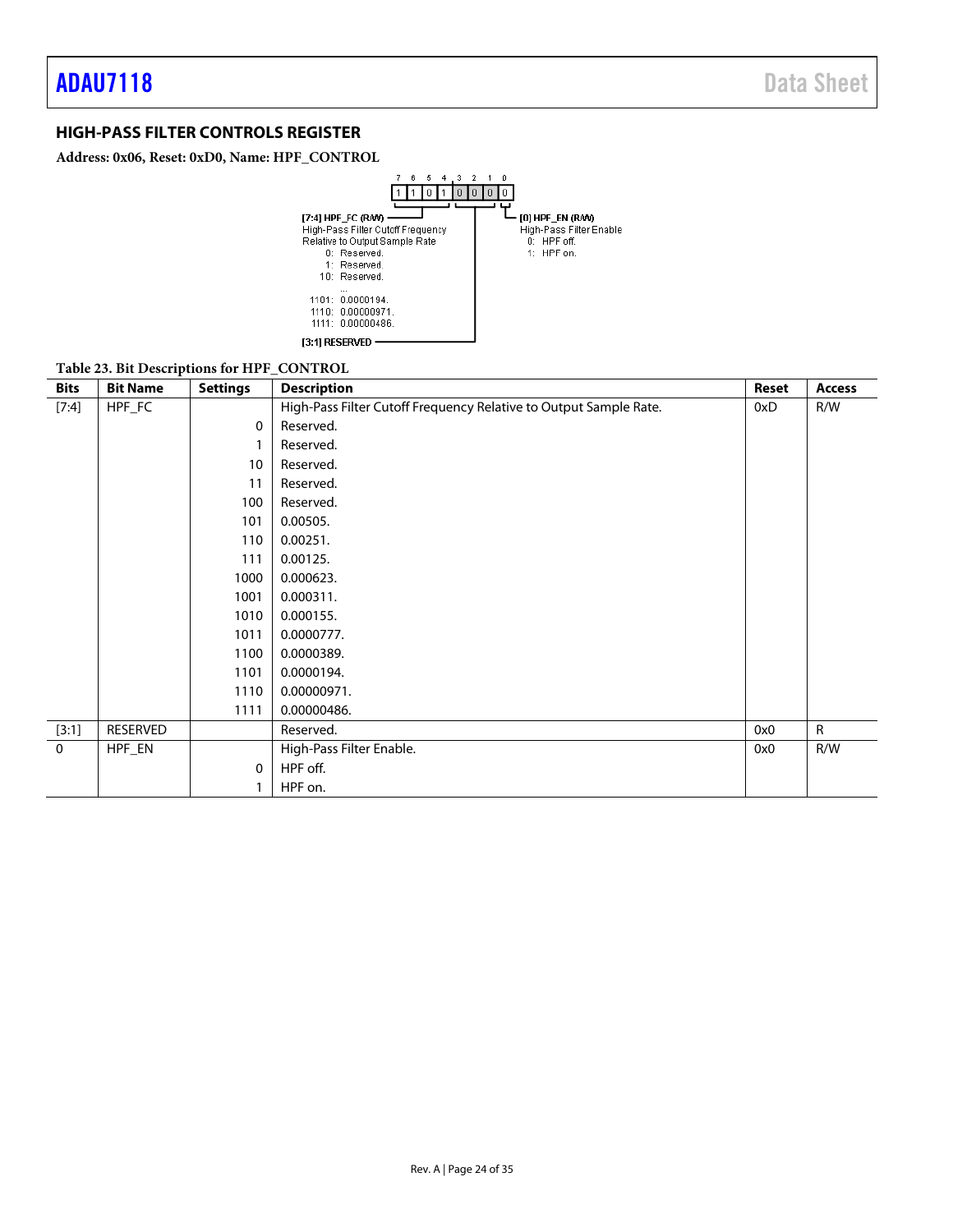### <span id="page-24-0"></span>**SERIAL PORT CONTROLS 1 REGISTER**

**Address: 0x07, Reset: 0x41, Name: SPT\_CTRL1**

![](_page_24_Figure_4.jpeg)

| <b>Bits</b> | <b>Bit Name</b> | <b>Settings</b> | <b>Description</b>                                                                 | Reset | <b>Access</b> |
|-------------|-----------------|-----------------|------------------------------------------------------------------------------------|-------|---------------|
| 7           | <b>RESERVED</b> |                 | Reserved.                                                                          | 0x0   | $\mathsf{R}$  |
| 6           | SPT TRI STATE   |                 | Serial Port Output: Tristate (High Impedance Mode) Enable for Unassigned Slots.    | 0x1   | R/W           |
|             |                 |                 | Enabled.                                                                           |       |               |
|             |                 | 0               | Disabled.                                                                          |       |               |
| $[5:4]$     | SPT_SLOT_WIDTH  |                 | Selects serial port slot width, the number of bit clock periods in each data slot. | 0x0   | R/W           |
|             |                 | 00              | 32 BCLKs per slot.                                                                 |       |               |
|             |                 | 01              | 16 BCLKs per slot.                                                                 |       |               |
|             |                 | 10              | 24 BCLKs per slot.                                                                 |       |               |
| [3:1]       | SPT DATA FORMAT |                 | Selects serial port data delay from left/right/frame clock transition.             | 0x0   | R/W           |
|             |                 | 001             | Left justified, delay by 0.                                                        |       |               |
|             |                 | 000             | I <sup>2</sup> S mode, delay by 1.                                                 |       |               |
|             |                 | 010             | Delay by 8.                                                                        |       |               |
|             |                 | 011             | Delay by 12.                                                                       |       |               |
|             |                 | 100             | Delay by 16.                                                                       |       |               |
| $\Omega$    | SPT SAI MODE    |                 | Selects Serial Port SAI Mode (Serial Audio Interface).                             | 0x1   | R/W           |
|             |                 | 0               | Stereo.                                                                            |       |               |
|             |                 |                 | TDM.                                                                               |       |               |

### **SERIAL PORT CONTROLS 2 REGISTER**

**Address: 0x08, Reset: 0x00, Name: SPT\_CTRL2**

![](_page_24_Figure_8.jpeg)

### **Table 25. Bit Descriptions for SPT\_CTRL2**

| <b>Bits</b> | <b>Bit Name</b> | <b>Settings</b> | <b>Description</b>                                   | Reset | <b>Access</b> |
|-------------|-----------------|-----------------|------------------------------------------------------|-------|---------------|
| [7:2]       | RESERVED        |                 | Reserved.                                            | 0x0   | R             |
|             | SPT LRCLK POL   |                 | Selects serial port left/right frame clock polarity. | 0x0   | R/W           |
|             |                 |                 | Normal.                                              |       |               |
|             |                 |                 | Inverted.                                            |       |               |
| 0           | SPT BCLK POL    |                 | Selects serial port bit clock polarity.              | 0x0   | R/W           |
|             |                 |                 | Capture on rising edge.                              |       |               |
|             |                 |                 | Capture on falling edge.                             |       |               |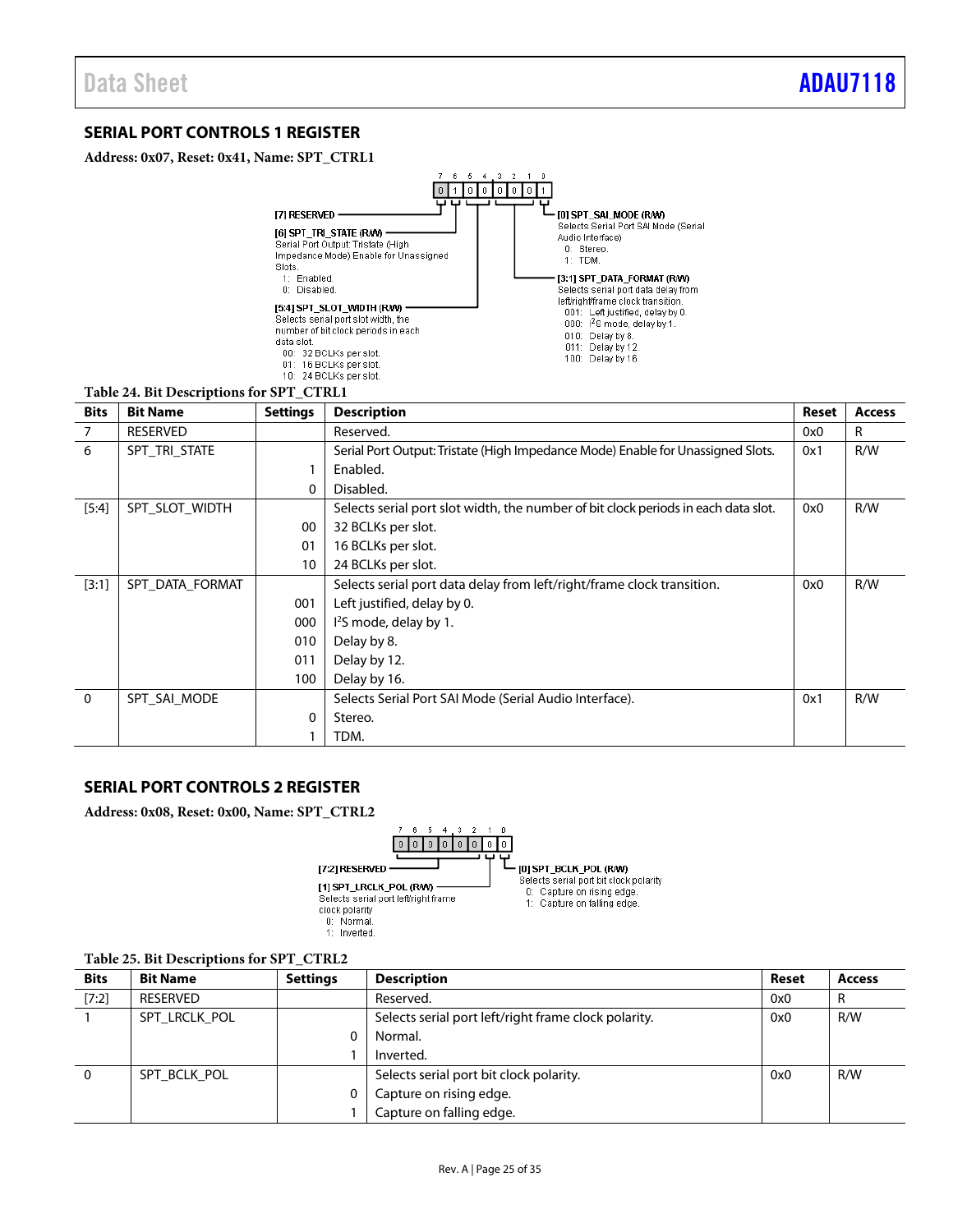### <span id="page-25-0"></span>**SERIAL PORT ROUTING AND DRIVE ENABLE CHANNEL 0 REGISTER**

**Address: 0x09, Reset: 0x01, Name: SPT\_C0**

![](_page_25_Figure_4.jpeg)

### **Table 26. Bit Descriptions for SPT\_C0**

| <b>Bits</b> | <b>Bit Name</b> | <b>Settings</b> | <b>Description</b>                                                                                                                                                      | Reset | <b>Access</b> |
|-------------|-----------------|-----------------|-------------------------------------------------------------------------------------------------------------------------------------------------------------------------|-------|---------------|
| [7:4]       | SPT_CO_SLOT     |                 | Serial Port Channel 0 Slot Selection.                                                                                                                                   | 0x0   | R/W           |
|             |                 | $\mathbf{0}$    | Slot 0.                                                                                                                                                                 |       |               |
|             |                 |                 | Slot 1.                                                                                                                                                                 |       |               |
|             |                 | 10              | Slot 2.                                                                                                                                                                 |       |               |
|             |                 | 11              | Slot 3.                                                                                                                                                                 |       |               |
|             |                 | 100             | Slot 4.                                                                                                                                                                 |       |               |
|             |                 | 101             | Slot 5.                                                                                                                                                                 |       |               |
|             |                 | 110             | Slot 6.                                                                                                                                                                 |       |               |
|             |                 | 111             | Slot 7.                                                                                                                                                                 |       |               |
|             |                 | 1000            | Slot 8.                                                                                                                                                                 |       |               |
|             |                 | 1001            | Slot 9.                                                                                                                                                                 |       |               |
|             |                 | 1010            | Slot 10.                                                                                                                                                                |       |               |
|             |                 | 1011            | Slot 11.                                                                                                                                                                |       |               |
|             |                 | 1100            | Slot 12.                                                                                                                                                                |       |               |
|             |                 | 1101            | Slot 13.                                                                                                                                                                |       |               |
|             |                 | 1110            | Slot 14.                                                                                                                                                                |       |               |
|             |                 | 1111            | Slot 15.                                                                                                                                                                |       |               |
| [3:1]       | RESERVED        |                 | Reserved.                                                                                                                                                               | 0x0   | $\mathsf{R}$  |
| $\mathbf 0$ | SPT_CO_DRV      |                 | Serial Port Channel 0 Drive Select. This bit determines whether the associated<br>channel is driven in its assigned slot or if it is in a high impedance state floating | 0x1   | R/W           |
|             |                 |                 | during the assigned slot.                                                                                                                                               |       |               |
|             |                 | $\Omega$        | Not driven.                                                                                                                                                             |       |               |
|             |                 |                 | Driving selected slot.                                                                                                                                                  |       |               |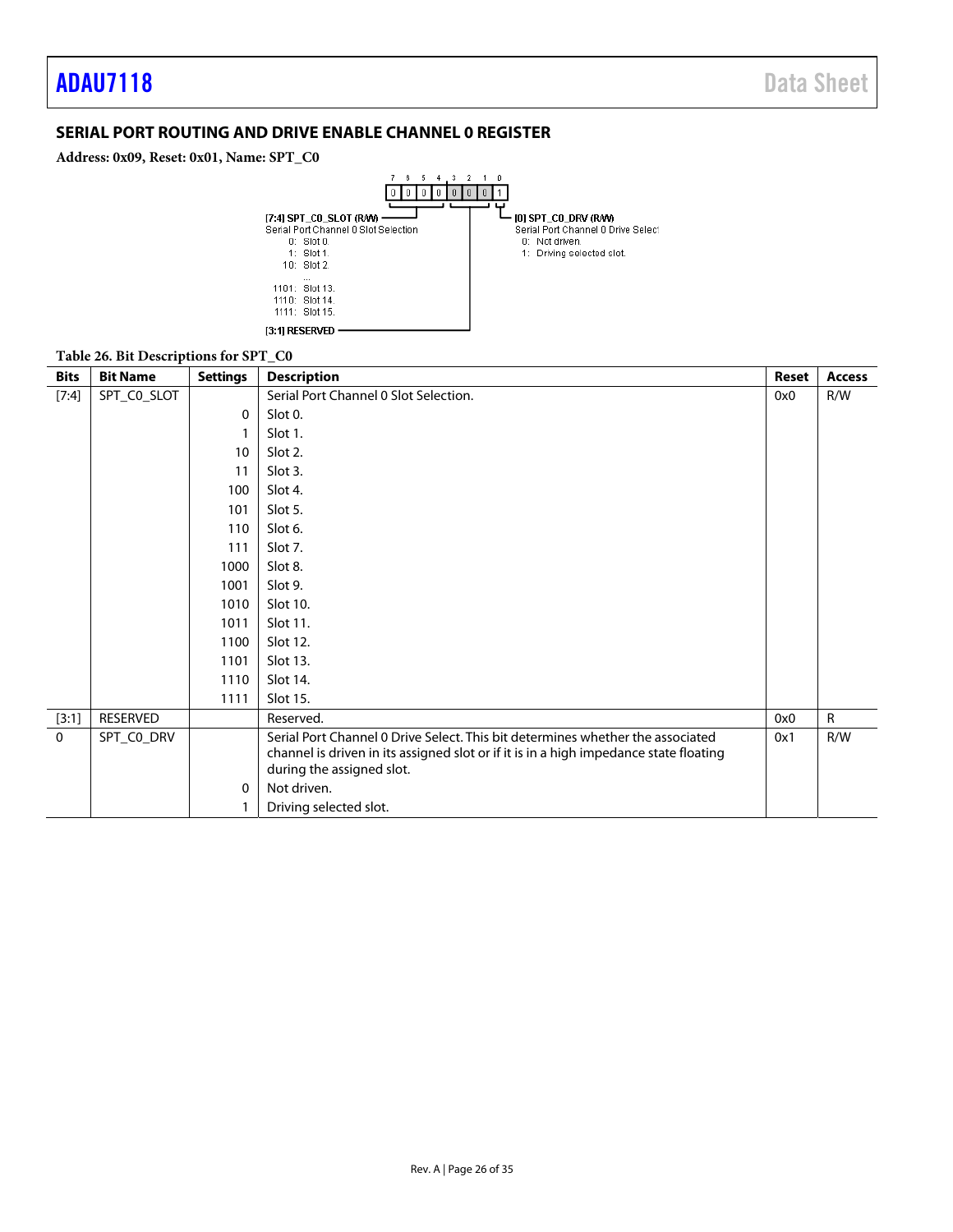### <span id="page-26-0"></span>**SERIAL PORT ROUTING AND DRIVE ENABLE CHANNEL 1 REGISTER**

**Address: 0x0A, Reset: 0x11, Name: SPT\_C1**

![](_page_26_Figure_4.jpeg)

#### **Table 27. Bit Descriptions for SPT\_C1**

| <b>Bits</b> | <b>Bit Name</b> | <b>Settings</b> | <b>Description</b>                                                                    | <b>Reset</b> | <b>Access</b> |
|-------------|-----------------|-----------------|---------------------------------------------------------------------------------------|--------------|---------------|
| [7:4]       | SPT_C1_SLOT     |                 | Serial Port Channel 1 Slot Selection.                                                 | 0x1          | R/W           |
|             |                 | 0               | Slot 0.                                                                               |              |               |
|             |                 |                 | Slot 1.                                                                               |              |               |
|             |                 | 10              | Slot 2.                                                                               |              |               |
|             |                 | 11              | Slot 3.                                                                               |              |               |
|             |                 | 100             | Slot 4.                                                                               |              |               |
|             |                 | 101             | Slot 5.                                                                               |              |               |
|             |                 | 110             | Slot 6.                                                                               |              |               |
|             |                 | 111             | Slot 7.                                                                               |              |               |
|             |                 | 1000            | Slot 8.                                                                               |              |               |
|             |                 | 1001            | Slot 9.                                                                               |              |               |
|             |                 | 1010            | Slot 10.                                                                              |              |               |
|             |                 | 1011            | Slot 11.                                                                              |              |               |
|             |                 | 1100            | Slot 12.                                                                              |              |               |
|             |                 | 1101            | Slot 13.                                                                              |              |               |
|             |                 | 1110            | Slot 14.                                                                              |              |               |
|             |                 | 1111            | Slot 15.                                                                              |              |               |
| [3:1]       | RESERVED        |                 | Reserved.                                                                             | 0x0          | $\mathsf{R}$  |
| $\Omega$    | SPT_C1_DRV      |                 | Serial Port Channel 1 Drive Select. This bit determines whether the associated        | 0x1          | R/W           |
|             |                 |                 | channel is driven in its assigned slot or if it is in a high impedance state floating |              |               |
|             |                 |                 | during the assigned slot.                                                             |              |               |
|             |                 | 0               | Not driven.                                                                           |              |               |
|             |                 |                 | Driving selected slot.                                                                |              |               |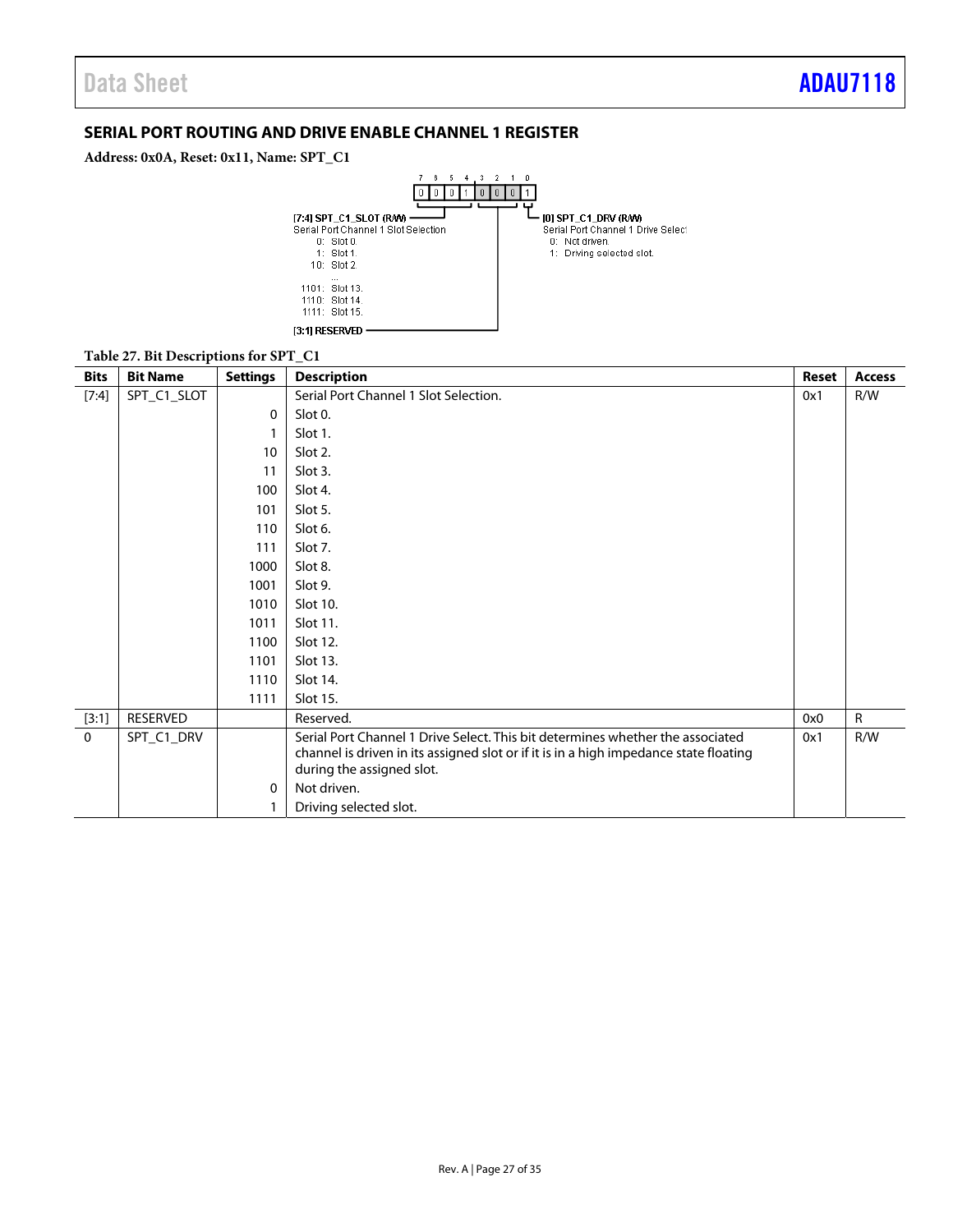### <span id="page-27-0"></span>**SERIAL PORT ROUTING AND DRIVE ENABLE CHANNEL 2 REGISTER**

**Address: 0x0B, Reset: 0x21, Name: SPT\_C2**

![](_page_27_Figure_4.jpeg)

#### **Table 28. Bit Descriptions for SPT\_C2**

| <b>Bits</b>  | <b>Bit Name</b> | <b>Settings</b> | <b>Description</b>                                                                    | Reset | <b>Access</b> |
|--------------|-----------------|-----------------|---------------------------------------------------------------------------------------|-------|---------------|
| [7:4]        | SPT_C2_SLOT     |                 | Serial Port Channel 2 Slot Selection.                                                 | 0x2   | R/W           |
|              |                 | $\mathbf{0}$    | Slot 0.                                                                               |       |               |
|              |                 |                 | Slot 1.                                                                               |       |               |
|              |                 | 10              | Slot 2.                                                                               |       |               |
|              |                 | 11              | Slot 3.                                                                               |       |               |
|              |                 | 100             | Slot 4.                                                                               |       |               |
|              |                 | 101             | Slot 5.                                                                               |       |               |
|              |                 | 110             | Slot 6.                                                                               |       |               |
|              |                 | 111             | Slot 7.                                                                               |       |               |
|              |                 | 1000            | Slot 8.                                                                               |       |               |
|              |                 | 1001            | Slot 9.                                                                               |       |               |
|              |                 | 1010            | Slot 10.                                                                              |       |               |
|              |                 | 1011            | Slot 11.                                                                              |       |               |
|              |                 | 1100            | Slot 12.                                                                              |       |               |
|              |                 | 1101            | Slot 13.                                                                              |       |               |
|              |                 | 1110            | Slot 14.                                                                              |       |               |
|              |                 | 1111            | Slot 15.                                                                              |       |               |
| [3:1]        | RESERVED        |                 | Reserved.                                                                             | 0x0   | $\mathsf{R}$  |
| $\mathbf{0}$ | SPT_C2_DRV      |                 | Serial Port Channel 2 Drive Select. This bit determines whether the associated        | 0x1   | R/W           |
|              |                 |                 | channel is driven in its assigned slot or if it is in a high impedance state floating |       |               |
|              |                 |                 | during the assigned slot.                                                             |       |               |
|              |                 | $\Omega$        | Not driven.                                                                           |       |               |
|              |                 |                 | Driving selected slot.                                                                |       |               |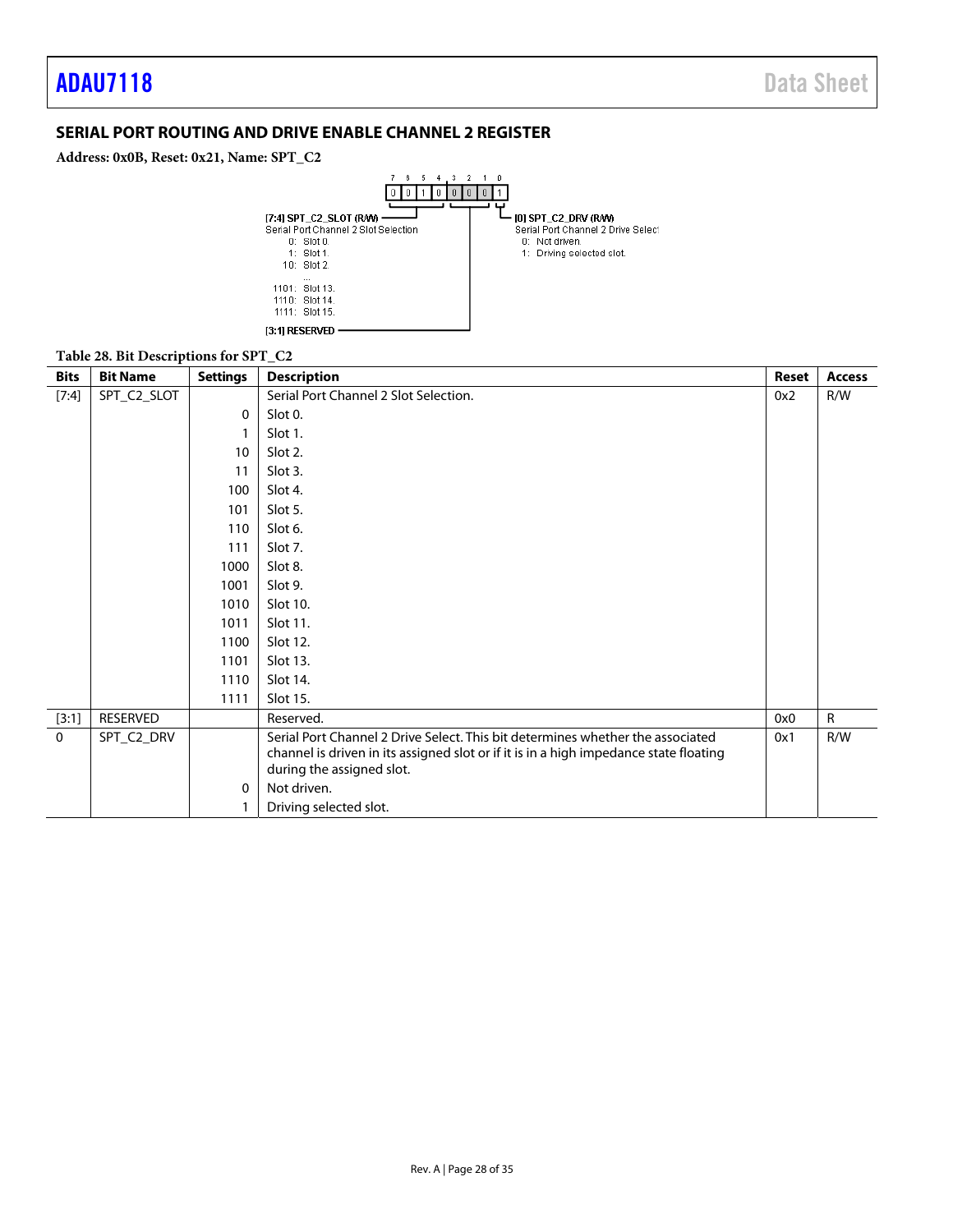### <span id="page-28-0"></span>**SERIAL PORT ROUTING AND DRIVE ENABLE CHANNEL 3 REGISTER**

**Address: 0x0C, Reset: 0x31, Name: SPT\_C3**

![](_page_28_Figure_4.jpeg)

#### **Table 29. Bit Descriptions for SPT\_C3**

| <b>Bits</b> | <b>Bit Name</b> | <b>Settings</b> | <b>Description</b>                                                                    | <b>Reset</b> | <b>Access</b> |
|-------------|-----------------|-----------------|---------------------------------------------------------------------------------------|--------------|---------------|
| [7:4]       | SPT_C3_SLOT     |                 | Serial Port Channel 3 Slot Selection.                                                 | 0x3          | R/W           |
|             |                 | 0               | Slot 0.                                                                               |              |               |
|             |                 |                 | Slot 1.                                                                               |              |               |
|             |                 | 10              | Slot 2.                                                                               |              |               |
|             |                 | 11              | Slot 3.                                                                               |              |               |
|             |                 | 100             | Slot 4.                                                                               |              |               |
|             |                 | 101             | Slot 5.                                                                               |              |               |
|             |                 | 110             | Slot 6.                                                                               |              |               |
|             |                 | 111             | Slot 7.                                                                               |              |               |
|             |                 | 1000            | Slot 8.                                                                               |              |               |
|             |                 | 1001            | Slot 9.                                                                               |              |               |
|             |                 | 1010            | Slot 10.                                                                              |              |               |
|             |                 | 1011            | Slot 11.                                                                              |              |               |
|             |                 | 1100            | Slot 12.                                                                              |              |               |
|             |                 | 1101            | Slot 13.                                                                              |              |               |
|             |                 | 1110            | Slot 14.                                                                              |              |               |
|             |                 | 1111            | Slot 15.                                                                              |              |               |
| [3:1]       | RESERVED        |                 | Reserved.                                                                             | 0x0          | $\mathsf{R}$  |
| $\Omega$    | SPT_C3_DRV      |                 | Serial Port Channel 3 Drive Select. This bit determines whether the associated        | 0x1          | R/W           |
|             |                 |                 | channel is driven in its assigned slot or if it is in a high impedance state floating |              |               |
|             |                 |                 | during the assigned slot.                                                             |              |               |
|             |                 | 0               | Not driven.                                                                           |              |               |
|             |                 |                 | Driving selected slot.                                                                |              |               |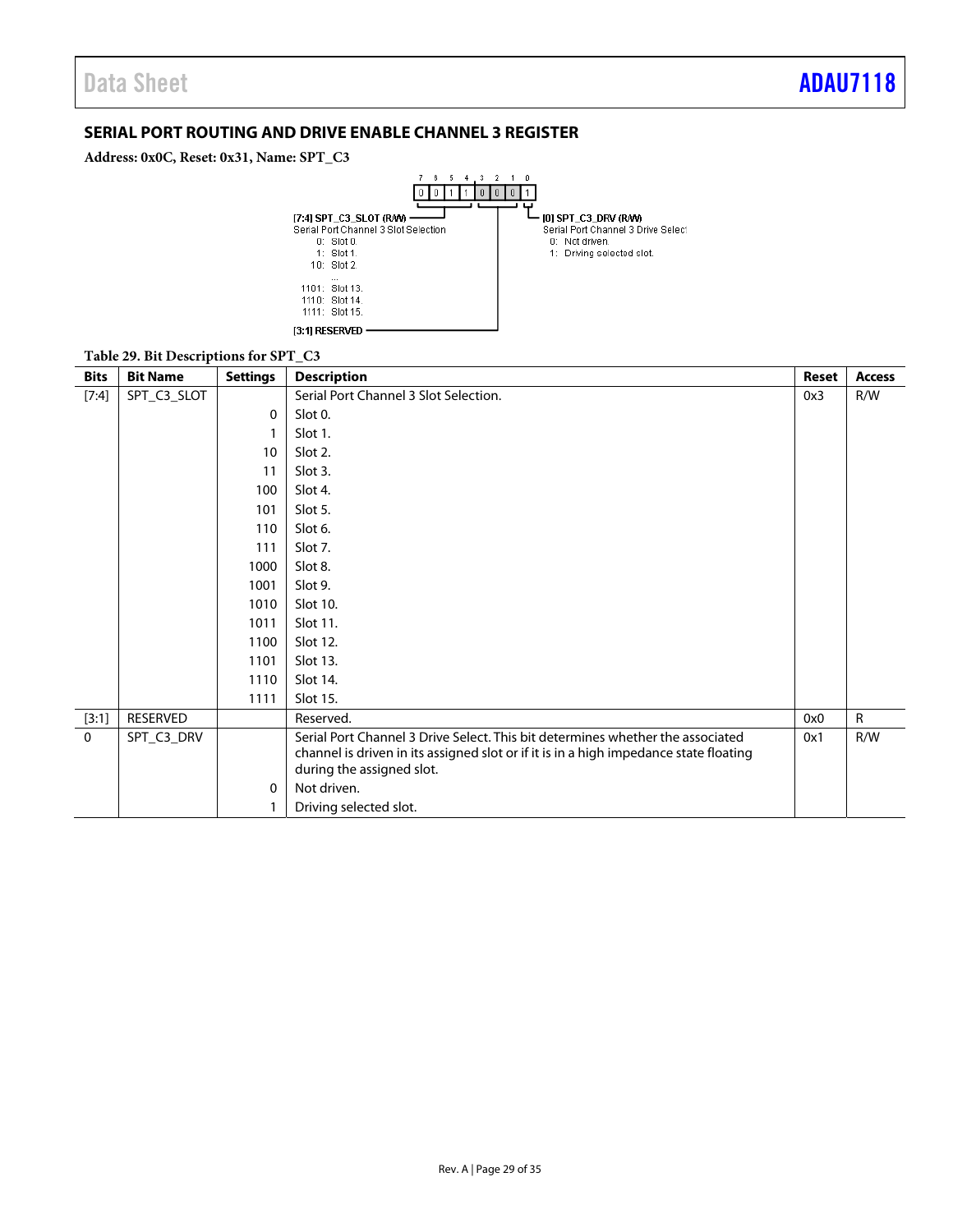### <span id="page-29-0"></span>**SERIAL PORT ROUTING AND DRIVE ENABLE CHANNEL 4 REGISTER**

### **Address: 0x0D, Reset: 0x41, Name: SPT\_C4**

![](_page_29_Figure_4.jpeg)

### **Table 30. Bit Descriptions for SPT\_C4**

| <b>Bits</b> | <b>Bit Name</b> | <b>Settings</b> | <b>Description</b>                                                                                                                                                                                   |     | <b>Access</b> |
|-------------|-----------------|-----------------|------------------------------------------------------------------------------------------------------------------------------------------------------------------------------------------------------|-----|---------------|
| [7:4]       | SPT_C4_SLOT     |                 | Serial Port Channel 4 Slot Selection.                                                                                                                                                                | 0x4 | R/W           |
|             |                 | $\Omega$        | Slot 0.                                                                                                                                                                                              |     |               |
|             |                 |                 | Slot 1.                                                                                                                                                                                              |     |               |
|             |                 | 10              | Slot 2.                                                                                                                                                                                              |     |               |
|             |                 | 11              | Slot 3.                                                                                                                                                                                              |     |               |
|             |                 | 100             | Slot 4.                                                                                                                                                                                              |     |               |
|             |                 | 101             | Slot 5.                                                                                                                                                                                              |     |               |
|             |                 | 110             | Slot 6.                                                                                                                                                                                              |     |               |
|             |                 | 111             | Slot 7.                                                                                                                                                                                              |     |               |
|             |                 | 1000            | Slot 8.                                                                                                                                                                                              |     |               |
|             |                 | 1001            | Slot 9.                                                                                                                                                                                              |     |               |
|             |                 | 1010            | Slot 10.                                                                                                                                                                                             |     |               |
|             |                 | 1011            | Slot 11.                                                                                                                                                                                             |     |               |
|             |                 | 1100            | Slot 12.                                                                                                                                                                                             |     |               |
|             |                 | 1101            | Slot 13.                                                                                                                                                                                             |     |               |
|             |                 | 1110            | Slot 14.                                                                                                                                                                                             |     |               |
|             |                 | 1111            | Slot 15.                                                                                                                                                                                             |     |               |
| [3:1]       | RESERVED        |                 | Reserved.                                                                                                                                                                                            | 0x0 | $\mathsf{R}$  |
| $\mathbf 0$ | SPT_C4_DRV      |                 | Serial Port Channel 4 Drive Select. This bit determines whether the associated<br>channel is driven in its assigned slot or if it is in a high impedance state floating<br>during the assigned slot. | 0x1 | R/W           |
|             |                 | $\Omega$        | Not driven.                                                                                                                                                                                          |     |               |
|             |                 |                 | Driving selected slot.                                                                                                                                                                               |     |               |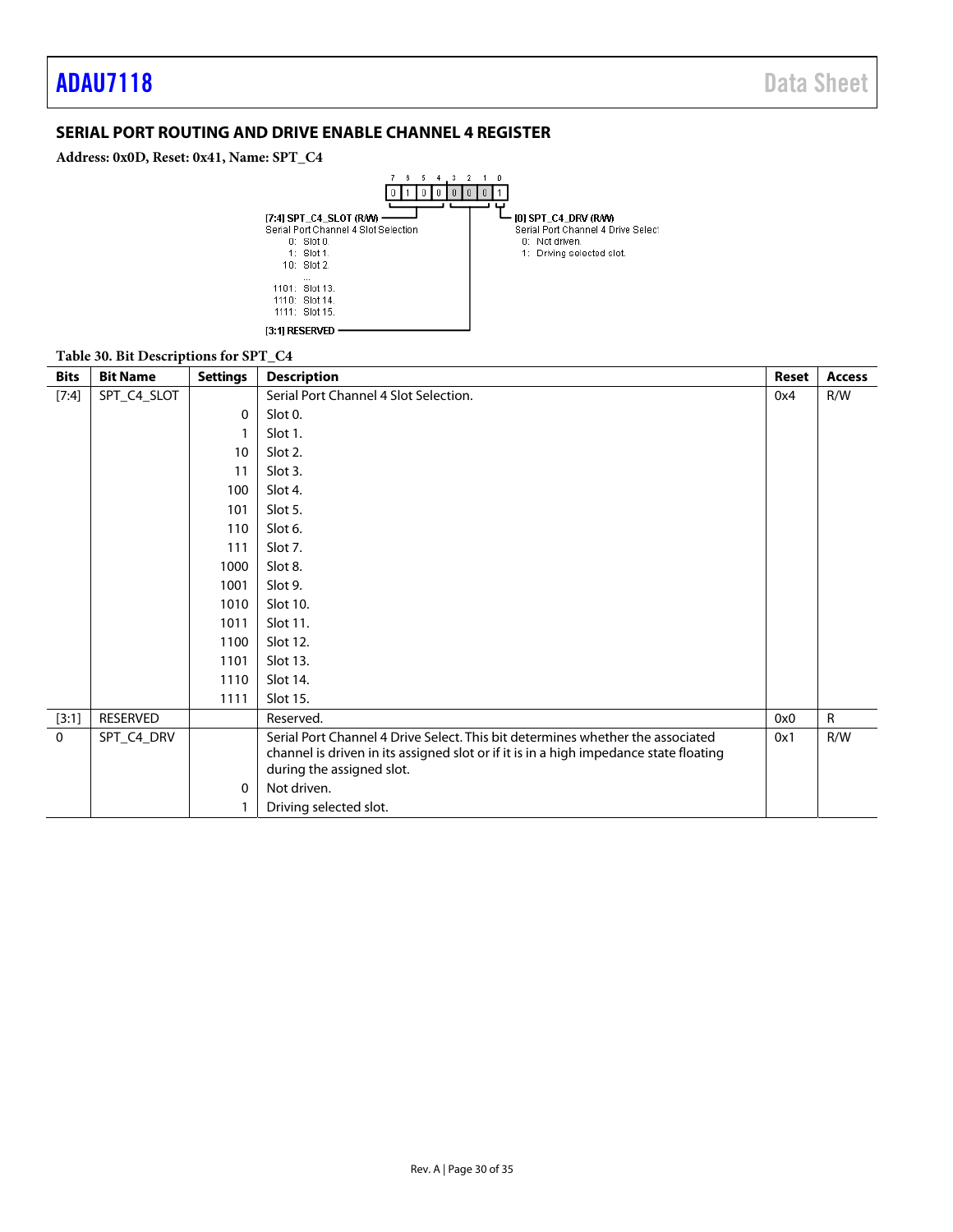### <span id="page-30-0"></span>**SERIAL PORT ROUTING AND DRIVE ENABLE CHANNEL 5 REGISTER**

**Address: 0x0E, Reset: 0x51, Name: SPT\_C5**

![](_page_30_Figure_4.jpeg)

#### **Table 31. Bit Descriptions for SPT\_C5**

| <b>Bits</b> | л.<br><b>Bit Name</b> | <b>Settings</b> | <b>Description</b>                                                                    | <b>Reset</b> | <b>Access</b> |
|-------------|-----------------------|-----------------|---------------------------------------------------------------------------------------|--------------|---------------|
| [7:4]       | SPT_C5_SLOT           |                 | Serial Port Channel 5 Slot Selection.                                                 |              | R/W           |
|             |                       | $\Omega$        | Slot 0.                                                                               |              |               |
|             |                       |                 | Slot 1.                                                                               |              |               |
|             |                       | 10              | Slot 2.                                                                               |              |               |
|             |                       | 11              | Slot 3.                                                                               |              |               |
|             |                       | 100             | Slot 4.                                                                               |              |               |
|             |                       | 101             | Slot 5.                                                                               |              |               |
|             |                       | 110             | Slot 6.                                                                               |              |               |
|             |                       | 111             | Slot 7.                                                                               |              |               |
|             |                       | 1000            | Slot 8.                                                                               |              |               |
|             |                       | 1001            | Slot 9.                                                                               |              |               |
|             |                       | 1010            | Slot 10.                                                                              |              |               |
|             |                       | 1011            | Slot 11.                                                                              |              |               |
|             |                       | 1100            | Slot 12.                                                                              |              |               |
|             |                       | 1101            | Slot 13.                                                                              |              |               |
|             |                       | 1110            | Slot 14.                                                                              |              |               |
|             |                       | 1111            | Slot 15.                                                                              |              |               |
| [3:1]       | RESERVED              |                 | Reserved.                                                                             | 0x0          | $\mathsf{R}$  |
| $\mathbf 0$ | SPT_C5_DRV            |                 | Serial Port Channel 5 Drive Select. This bit determines whether the associated        | 0x1          | R/W           |
|             |                       |                 | channel is driven in its assigned slot or if it is in a high impedance state floating |              |               |
|             |                       |                 | during the assigned slot.                                                             |              |               |
|             |                       | $\mathbf{0}$    | Not driven.                                                                           |              |               |
|             |                       |                 | Driving selected slot.                                                                |              |               |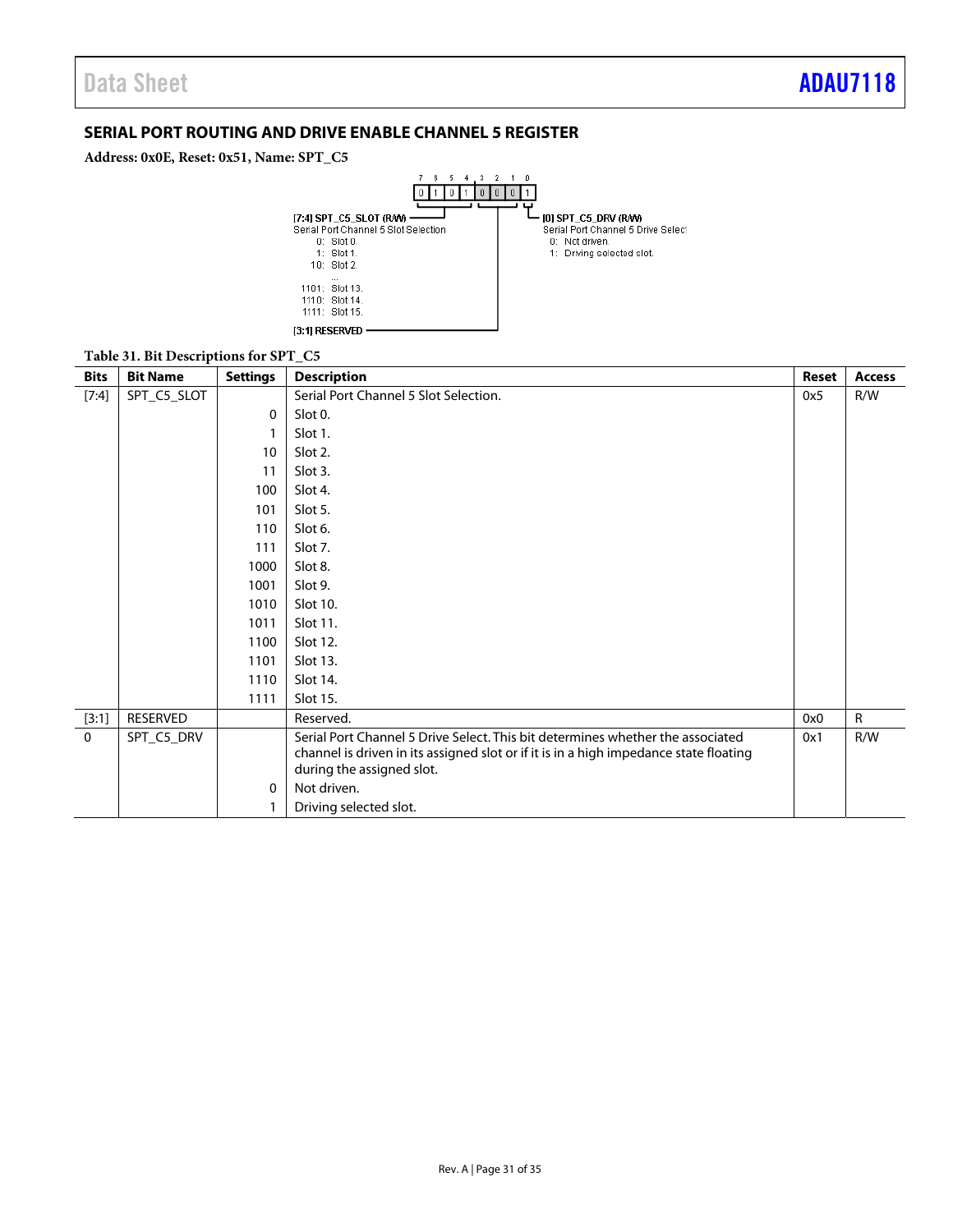### <span id="page-31-0"></span>**SERIAL PORT ROUTING AND DRIVE ENABLE CHANNEL 6 REGISTER**

### **Address: 0x0F, Reset: 0x61, Name: SPT\_C6**

![](_page_31_Figure_4.jpeg)

#### **Table 32. Bit Descriptions for SPT\_C6**

| <b>Bits</b> | <b>Bit Name</b> | <b>Settings</b> | <b>Description</b>                                                                    |     | <b>Access</b> |
|-------------|-----------------|-----------------|---------------------------------------------------------------------------------------|-----|---------------|
| [7:4]       | SPT_C6_SLOT     |                 | Serial Port Channel 6 Slot Selection.                                                 | 0x6 | R/W           |
|             |                 | 0               | Slot 0.                                                                               |     |               |
|             |                 |                 | Slot 1.                                                                               |     |               |
|             |                 | 10              | Slot 2.                                                                               |     |               |
|             |                 | 11              | Slot 3.                                                                               |     |               |
|             |                 | 100             | Slot 4.                                                                               |     |               |
|             |                 | 101             | Slot 5.                                                                               |     |               |
|             |                 | 110             | Slot 6.                                                                               |     |               |
|             |                 | 111             | Slot 7.                                                                               |     |               |
|             |                 | 1000            | Slot 8.                                                                               |     |               |
|             |                 | 1001            | Slot 9.                                                                               |     |               |
|             |                 | 1010            | Slot 10.                                                                              |     |               |
|             |                 | 1011            | Slot 11.                                                                              |     |               |
|             |                 | 1100            | Slot 12.                                                                              |     |               |
|             |                 | 1101            | Slot 13.                                                                              |     |               |
|             |                 | 1110            | Slot 14.                                                                              |     |               |
|             |                 | 1111            | Slot 15.                                                                              |     |               |
| [3:1]       | RESERVED        |                 | Reserved.                                                                             | 0x0 | $\mathsf{R}$  |
| $\mathbf 0$ | SPT_C6_DRV      |                 | Serial Port Channel 6 Drive Select. This bit determines whether the associated        | 0x1 | R/W           |
|             |                 |                 | channel is driven in its assigned slot or if it is in a high impedance state floating |     |               |
|             |                 |                 | during the assigned slot.                                                             |     |               |
|             |                 | 0               | Not driven.                                                                           |     |               |
|             |                 |                 | Driving selected slot.                                                                |     |               |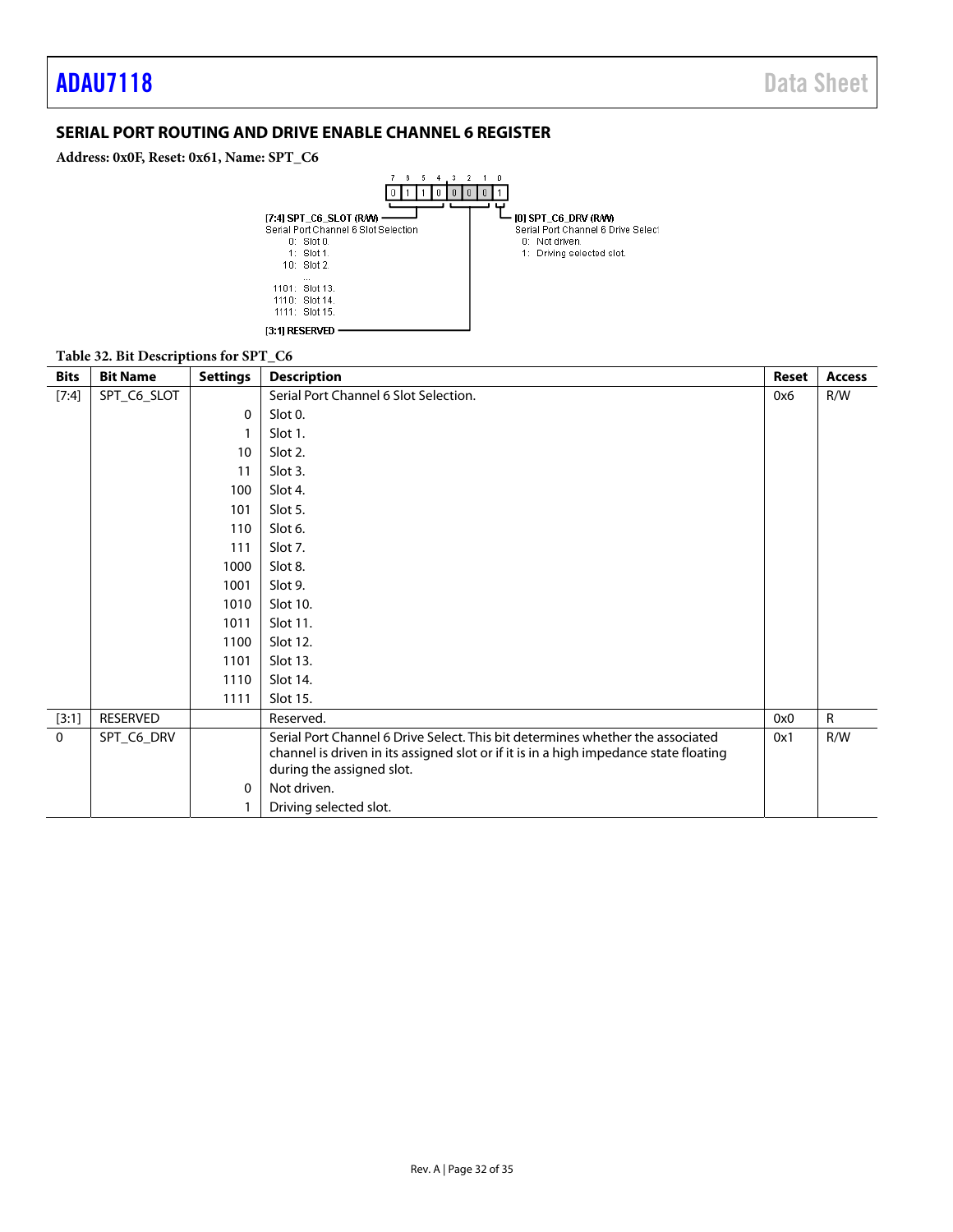### <span id="page-32-0"></span>**SERIAL PORT ROUTING AND DRIVE ENABLE CHANNEL 7 REGISTER**

**Address: 0x10, Reset: 0x71, Name: SPT\_C7**

![](_page_32_Figure_4.jpeg)

### **Table 33. Bit Descriptions for SPT\_C7**

| <b>Bits</b> | <b>Bit Name</b> | <b>Settings</b> | <b>Description</b>                                                                    | <b>Reset</b> | <b>Access</b> |
|-------------|-----------------|-----------------|---------------------------------------------------------------------------------------|--------------|---------------|
| [7:4]       | SPT_C7_SLOT     |                 | Serial Port Channel 7 Slot Selection.                                                 | 0x7          | R/W           |
|             |                 | $\Omega$        | Slot 0.                                                                               |              |               |
|             |                 |                 | Slot 1.                                                                               |              |               |
|             |                 | 10              | Slot 2.                                                                               |              |               |
|             |                 | 11              | Slot 3.                                                                               |              |               |
|             |                 | 100             | Slot 4.                                                                               |              |               |
|             |                 | 101             | Slot 5.                                                                               |              |               |
|             |                 | 110             | Slot 6.                                                                               |              |               |
|             |                 | 111             | Slot 7.                                                                               |              |               |
|             |                 | 1000            | Slot 8.                                                                               |              |               |
|             |                 | 1001            | Slot 9.                                                                               |              |               |
|             |                 | 1010            | Slot 10.                                                                              |              |               |
|             |                 | 1011            | Slot 11.                                                                              |              |               |
|             |                 | 1100            | Slot 12.                                                                              |              |               |
|             |                 | 1101            | Slot 13.                                                                              |              |               |
|             |                 | 1110            | Slot 14.                                                                              |              |               |
|             |                 | 1111            | Slot 15.                                                                              |              |               |
| [3:1]       | RESERVED        |                 | Reserved.                                                                             | 0x0          | $\mathsf{R}$  |
| $\mathbf 0$ | SPT_C7_DRV      |                 | Serial Port Channel 7 Drive Select. This bit determines whether the associated        | 0x1          | R/W           |
|             |                 |                 | channel is driven in its assigned slot or if it is in a high impedance state floating |              |               |
|             |                 |                 | during the assigned slot.                                                             |              |               |
|             |                 | $\mathbf{0}$    | Not driven.                                                                           |              |               |
|             |                 |                 | Driving selected slot.                                                                |              |               |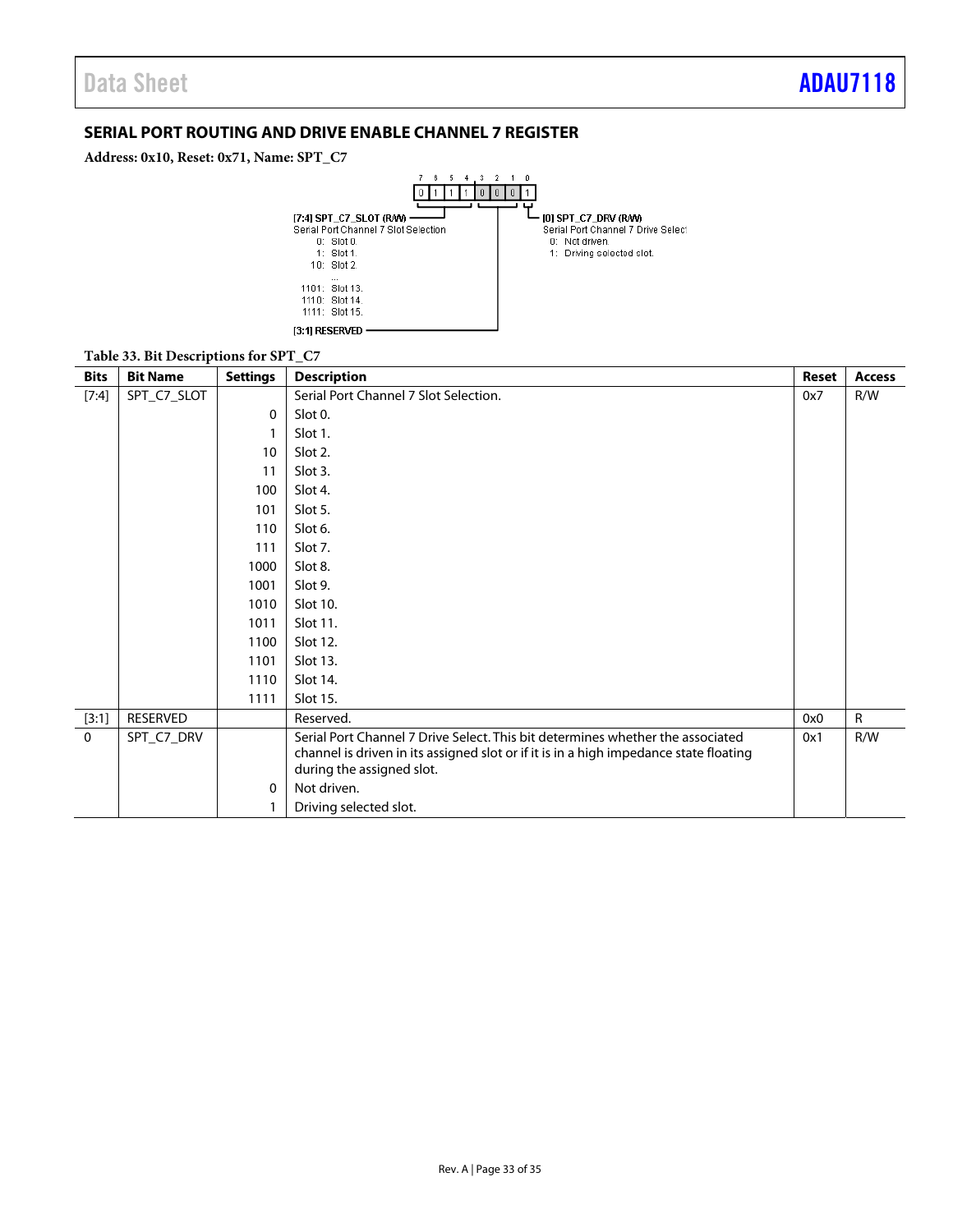### <span id="page-33-0"></span>**OUTPUT PAD DRIVE STRENGTH CONTROLS REGISTER**

**Address: 0x11, Reset: 0x2A, Name: DRIVE\_STRENGTH**

![](_page_33_Figure_4.jpeg)

### **Table 34. Bit Descriptions for DRIVE\_STRENGTH**

| <b>Bits</b> | <b>Bit Name</b> | <b>Settings</b> | <b>Description</b>                          | <b>Reset</b> | <b>Access</b> |
|-------------|-----------------|-----------------|---------------------------------------------|--------------|---------------|
| [7:6]       | RESERVED        |                 | Reserved.                                   | 0x0          | R             |
| $[5:4]$     | SDATA_DS        |                 | SDATA Output Pad Drive Strength Control.    | 0x2          | R/W           |
|             |                 | $\mathbf 0$     | 2.5 mA, 3.3 V.                              |              |               |
|             |                 |                 | 5 mA, 3.3 V.                                |              |               |
|             |                 | 10              | 10 mA, 3.3 V.                               |              |               |
|             |                 | 11              | 15 mA, 3.3 V.                               |              |               |
| [3:2]       | PDM_CLK1_DS     |                 | PDM_CLK1 Output Pad Drive Strength Control. | 0x2          | R/W           |
|             |                 | $\mathbf 0$     | 2.5 mA, 3.3 V.                              |              |               |
|             |                 |                 | 5 mA, 3.3 V.                                |              |               |
|             |                 | 10              | 10 mA, 3.3 V.                               |              |               |
|             |                 | 11              | 15 mA, 3.3 V.                               |              |               |
| [1:0]       | PDM CLKO DS     |                 | PDM_CLK0 Output Pad Drive Strength Control. | 0x2          | R/W           |
|             |                 | $\mathbf 0$     | 2.5 mA, 3.3 V.                              |              |               |
|             |                 |                 | 5 mA, 3.3 V.                                |              |               |
|             |                 | 10              | 10 mA, 3.3 V.                               |              |               |
|             |                 | 11              | 15 mA, 3.3 V.                               |              |               |

### **SOFTWARE RESET REGISTER**

**Address: 0x12, Reset: 0x00, Name: RESETS**

![](_page_33_Figure_9.jpeg)

#### **Table 35. Bit Descriptions for RESETS**

| <b>Bits</b> | <b>Bit Name</b> | <b>Settings</b> | <b>Description</b>                              | Reset | <b>Access</b> |
|-------------|-----------------|-----------------|-------------------------------------------------|-------|---------------|
| [7:2]       | <b>RESERVED</b> |                 | Reserved.                                       | 0x0   | R             |
|             | SOFT FULL RESET |                 | Software Reset Including Register Settings.     | 0x0   | W             |
|             |                 |                 | Running.                                        |       |               |
|             |                 |                 | In reset.                                       |       |               |
| 0           | SOFT RESET      |                 | Software Reset Not Including Register Settings. | 0x0   | W             |
|             |                 |                 | Running.                                        |       |               |
|             |                 |                 | In reset.                                       |       |               |